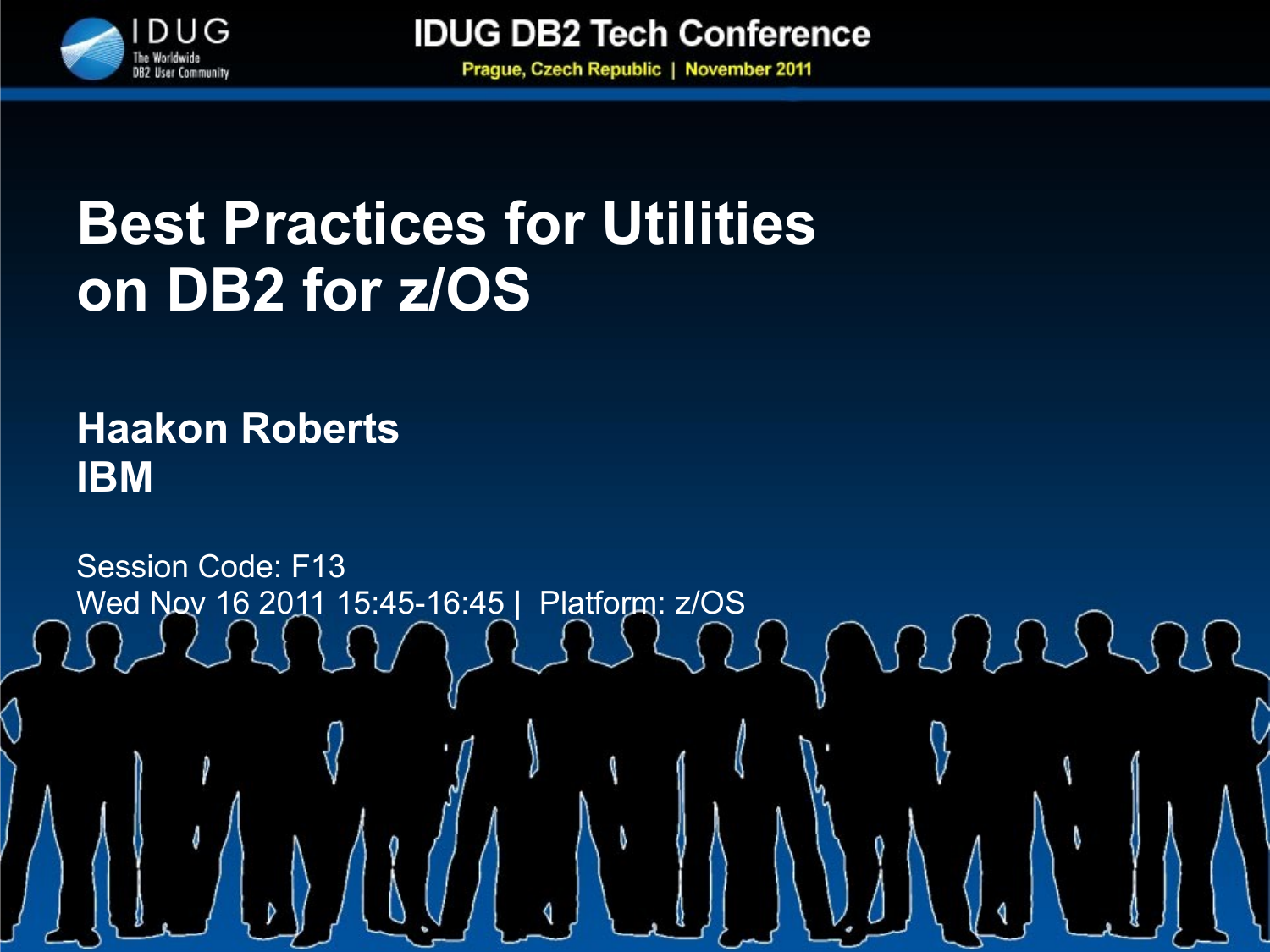

89 QU SB

**Prague, Czech Republic | November 2011** 

## **Agenda**

- **General recommendations**
- **COPY & FlashCopy**
- **RECOVER/QUIESCE/MODIFY**
- **LOAD/UNLOAD**
- **REORG**
- **RUNSTATS**
- **CHECK**
- **DSN1COPY**
- **Summary**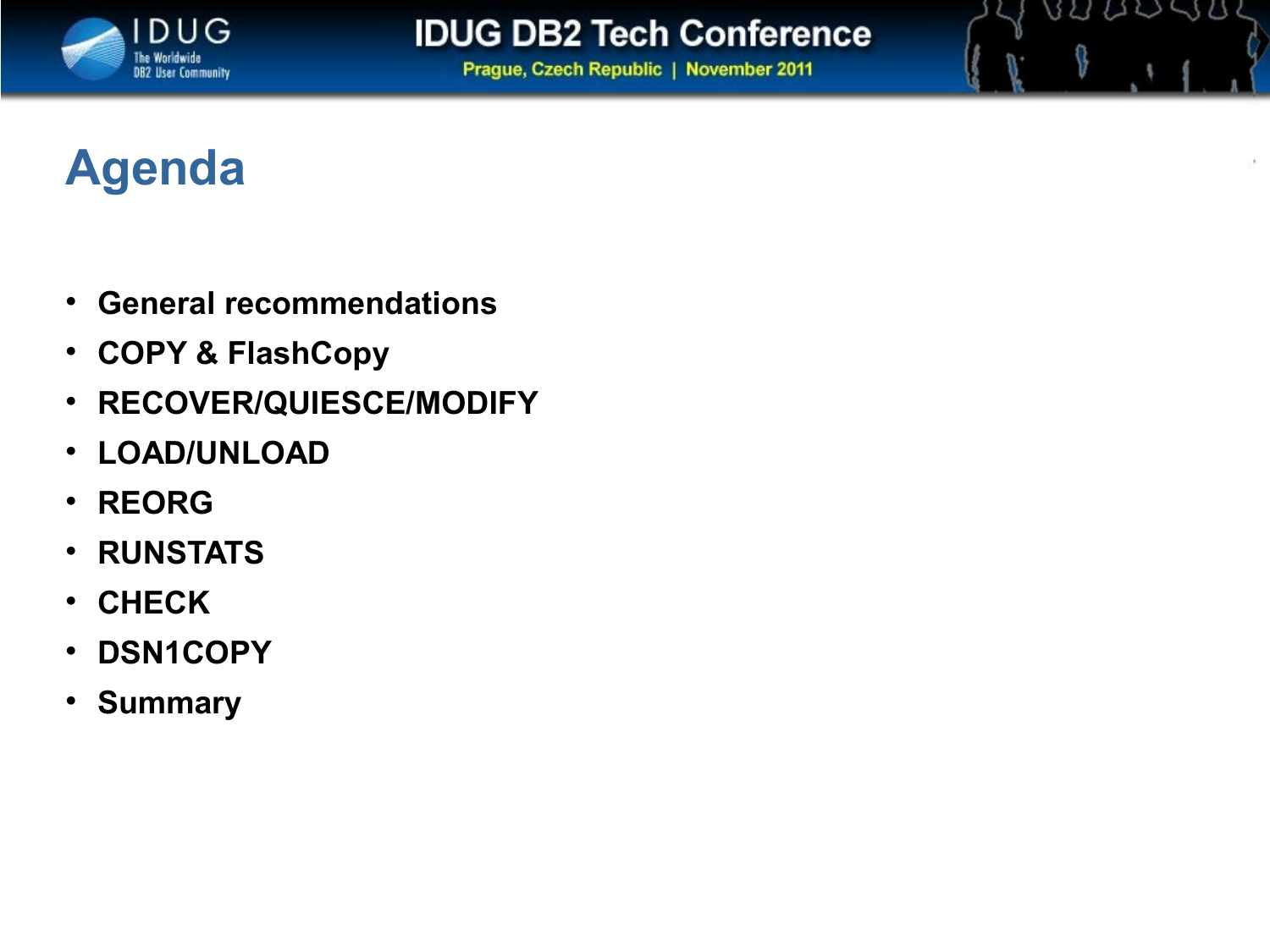

BULLUS

**Prague, Czech Republic | November 2011** 

## **General recommendations**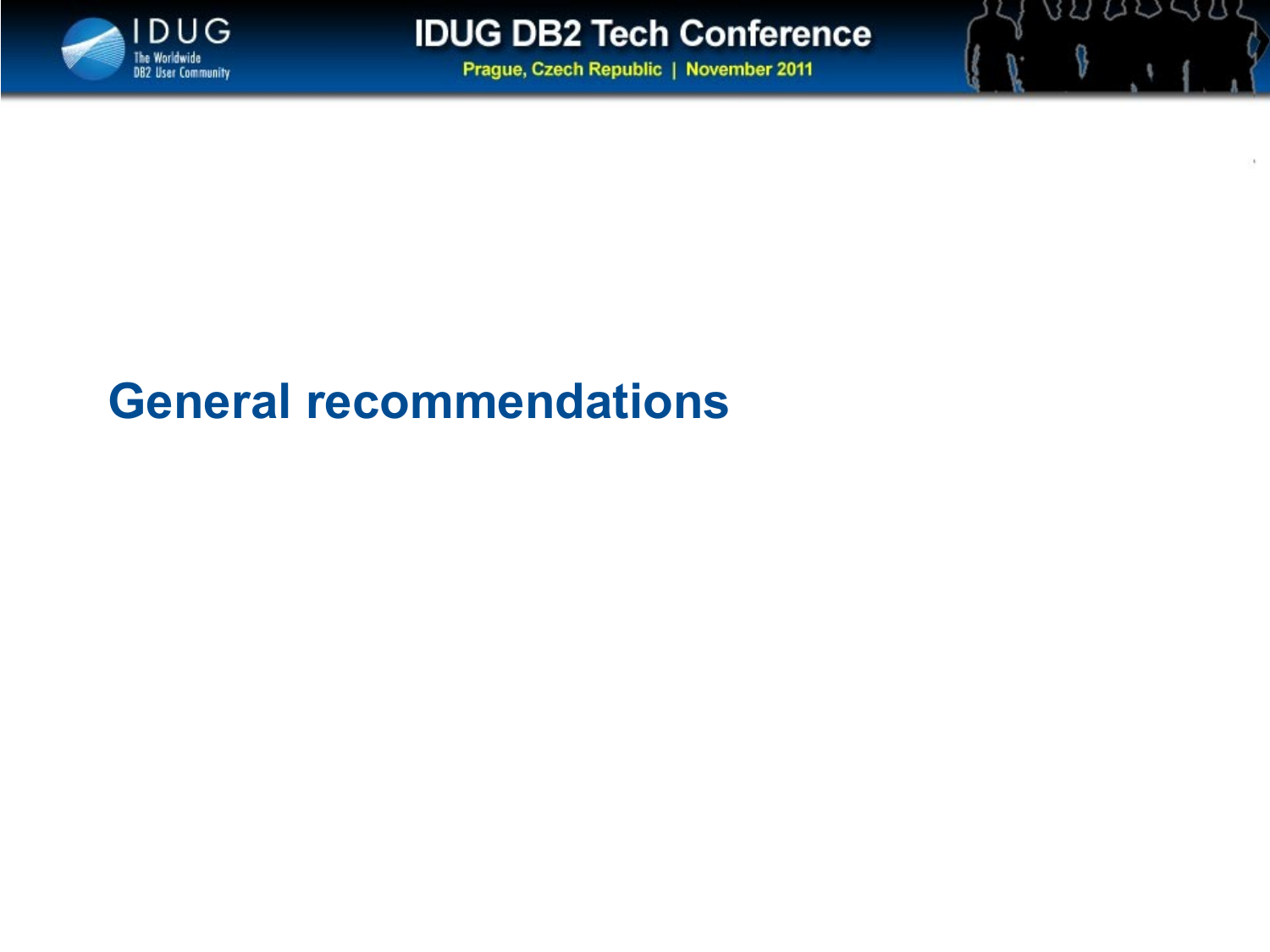

BULLUS

**Prague, Czech Republic | November 2011** 

### **Summary**

- **Newer releases are better than older releases**
	- Performance
	- Function
	- Availability
	- But be mindful of part level REORG in V9
- **Newer maintenance levels are better than older maintenance levels**
	- Performance
	- Function
	- Availability
- **Attend "Utility Update" talks at conferences to get the latest information**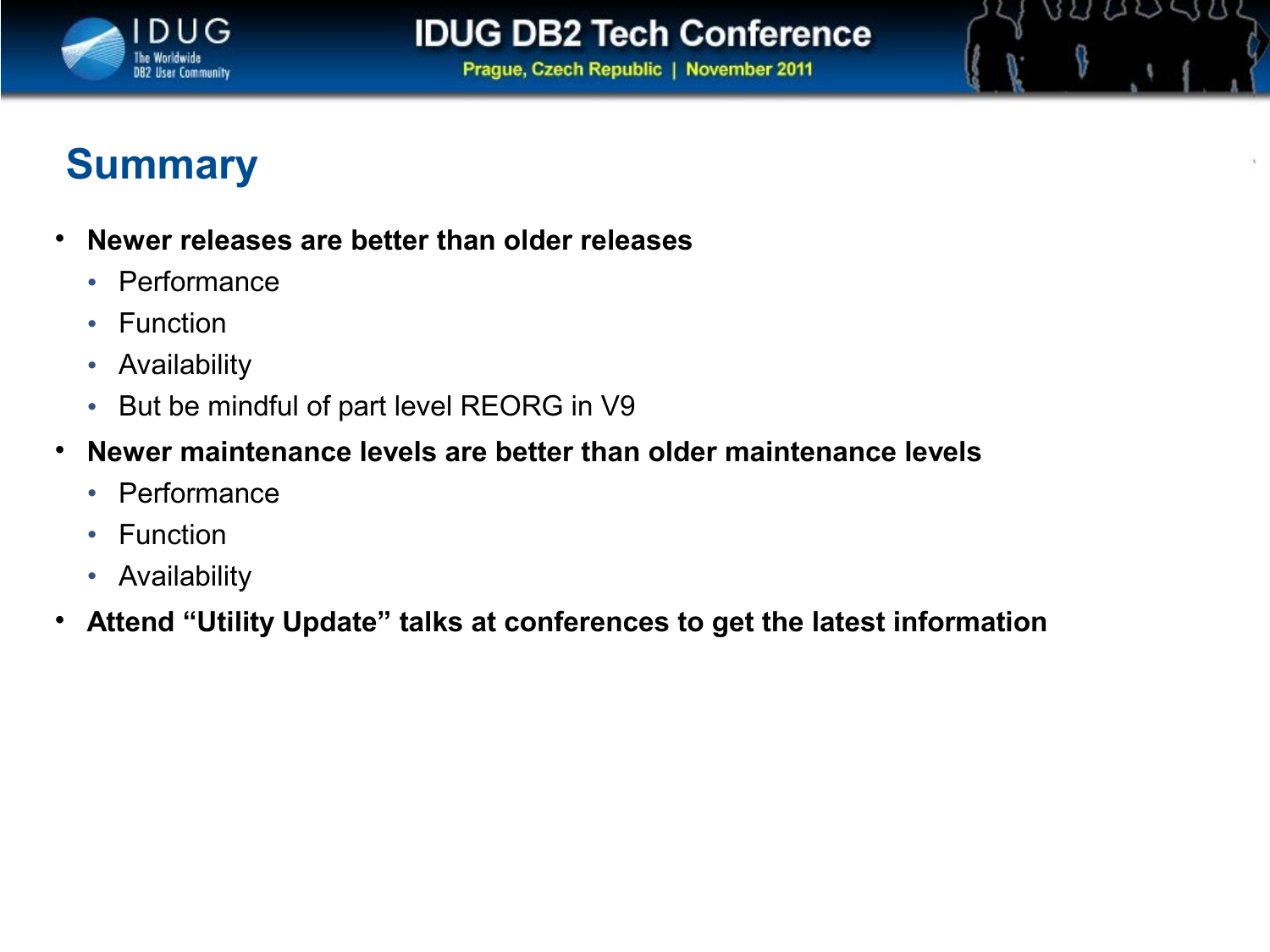

BU UU SB

**Prague, Czech Republic | November 2011** 

# **Sort processing**

- **Improved utility sort processing**
	- CHECK INDEX, REBUILD INDEX, REORG, RUNSTATS
	- PK45916 (V8) & PK41899 (V9)
	- Better performance, more robust, simpler
- **SORTNUM no longer required**
	- Correct value hard to determine, resulting in utility failure if too low or excessive sort work allocation if too high
- **New zparms UTSORTAL & IGNSORTN (online changeable)**
	- UTSORTAL YES|NO
		- Use RTS data to estimate number of rows to sort
		- DB2 will dynamically allocate sort work datasets
		- If SORTWK DD cards not hard coded
	- IGNSORTN YES|NO
		- Override utility job setting of SORTNUM
- **Recommendation**
	- Turn on UTSORTAL, test it, then consider turning on IGNSORTN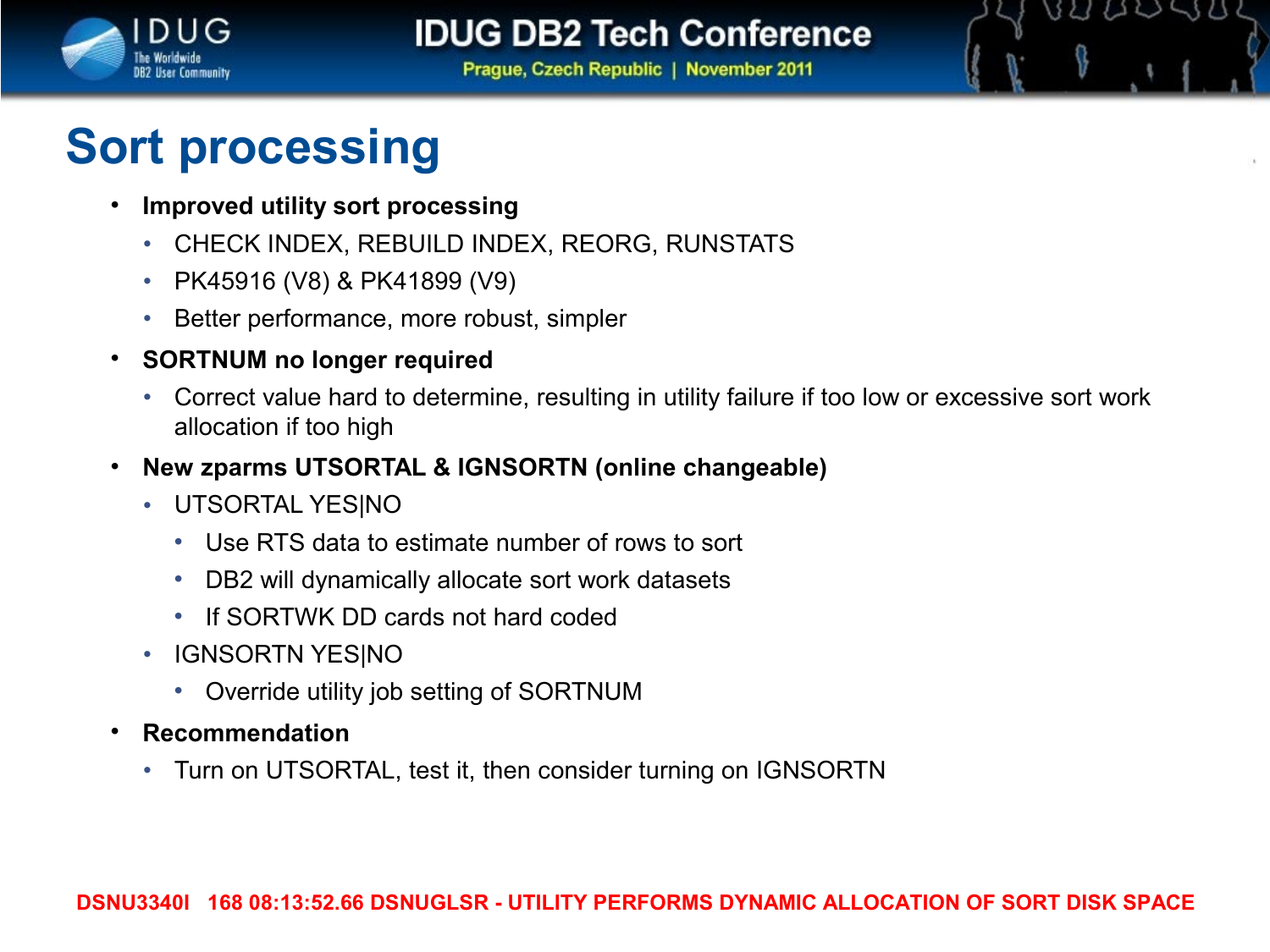

**Prague, Czech Republic | November 2011** 

### **PBG**

- **No LOAD or REORG parallelism**
- **REORG of single partition must fit rows back into that partition**
- **REORG of multiple parts can redistribute rows across partitions**
	- Will fill up earlier partitions first
- **Prior to V10, REORG of base with LOB columns cannot redistribute rows across partitions**
- **Empty partitions will not be deleted**
- **REORG cannot grow new parts unless REORG at table space level**
- **REORG at table space level will grow new parts as needed** 
	- Not prior to V10 if LOB columns exist
	- REORG of single part or subset of parts will not grow new parts
	- New LOB table spaces will be added, but will be left copy-pending



88 89 88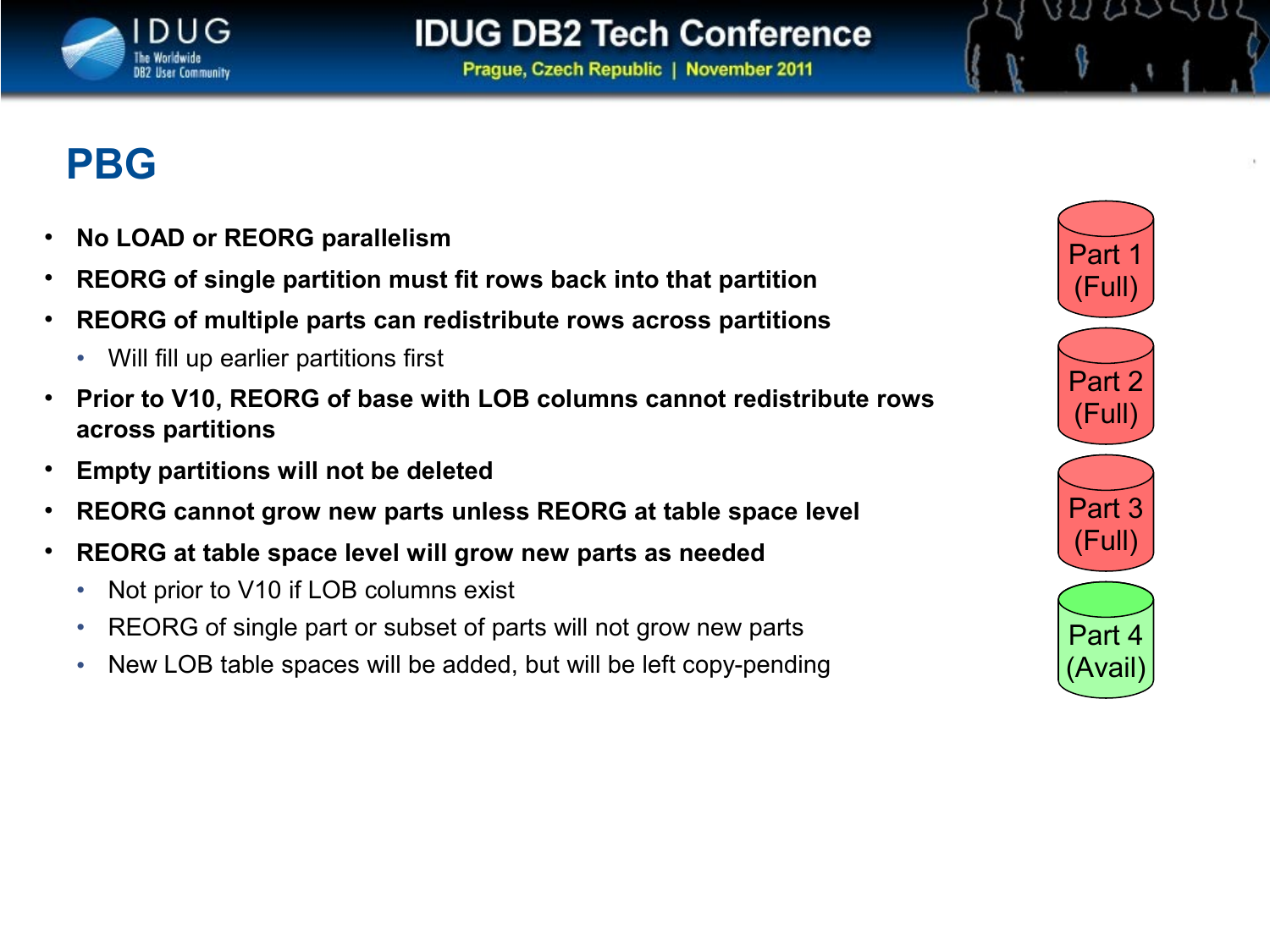

**Prague, Czech Republic | November 2011** 

### **PBG**

- **REORG fails if rows must fit back into partition but cannot**
	- Possible causes:
		- PCTFREE & FREEPAGE
		- Change in compression ratio or alter to COMPRESS NO
		- BRF-RRF conversion
		- MAXROWS change
		- Change to MEMBER CLUSTER
		- Etc
- **What to do if REORG fails because rows won't fit?**
	- Use SHRLEVEL CHANGE to avoid application impact
	- View as single table and REORG whole PBG table space
	- Use zparm to ignore PCTFREE/FREEPAGE on part-level PBG REORG
		- Introduced by PK83397
	- If LOB columns exist then may need to UNLOAD/RELOAD if pre-V10
- **Prior to DB2 10 be careful about using PBG for tables with LOB columns**



BUDDUS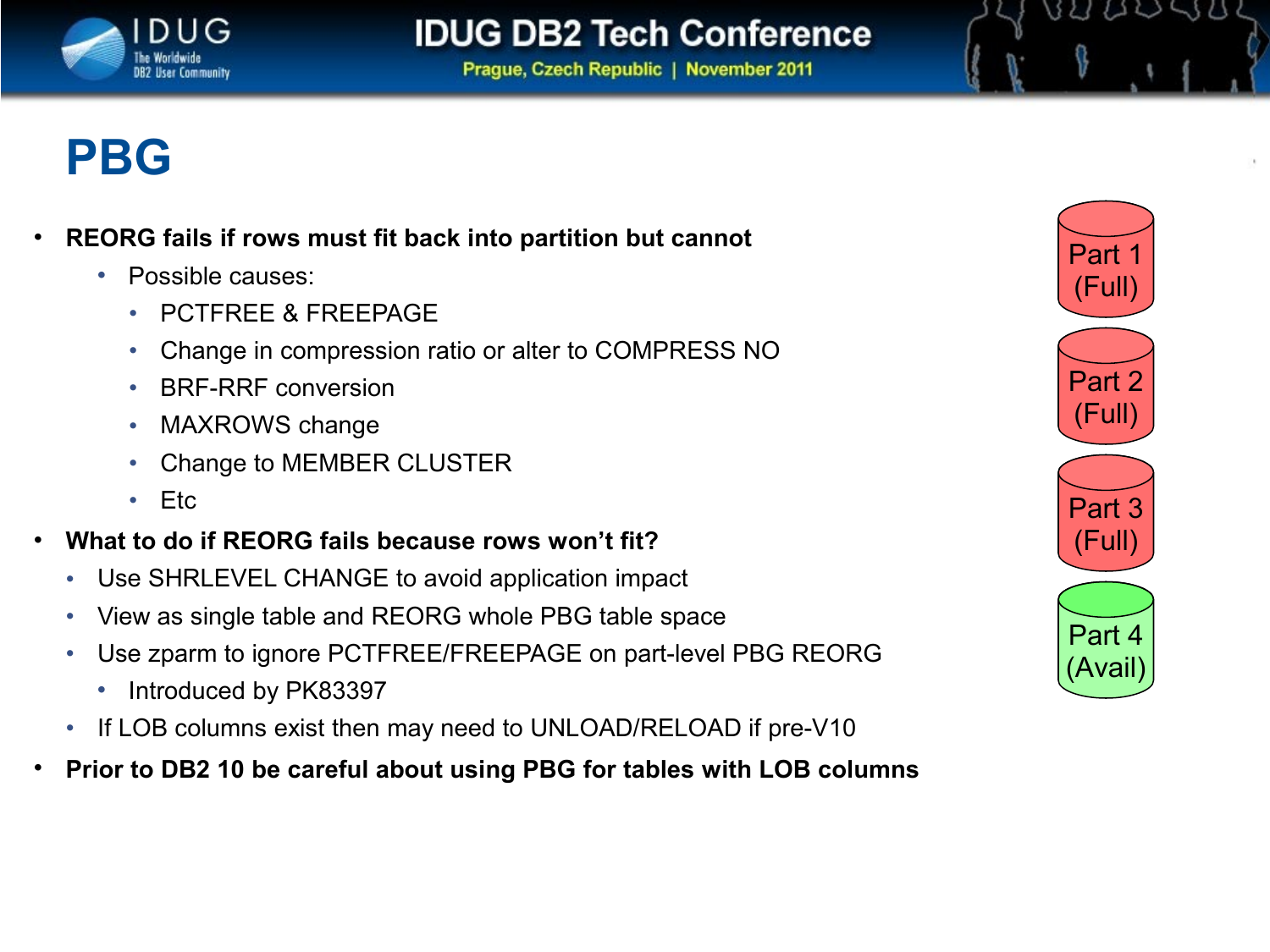

82 U V S 8

**Prague, Czech Republic | November 2011** 

### **Utilities on demand with supplied stored procedures or tools**

- **Run utilities only when necessary and not on fixed schedules**
- **Information on the current status of all objects is contained in Real-Time Statistics (RTS) tables**
- **DSNACCOR/DSNACCOX apply our suggested thresholds and formulas against a list of objects and recommend utility actions**
	- DSNACCOX in V9 NFM has improved RTS exploitation and recommendations
	- Use RESTRICT option to ensure restricted/advisory states are also checked
- **Leverage the ability to invoke utilities programmatically via stored procedures**
	- DSNUTILS for EBCDIC parameters
	- DSNUTILU for UNICODE parameters
- **Rich application logic can control what is run and when**
- **Refer to the DB2 Utility Guide and Reference Appendix B and samples**
- **Use LISTDEFs and TEMPLATEs for further simplification**
- **Or use an automation tool for simplified automation**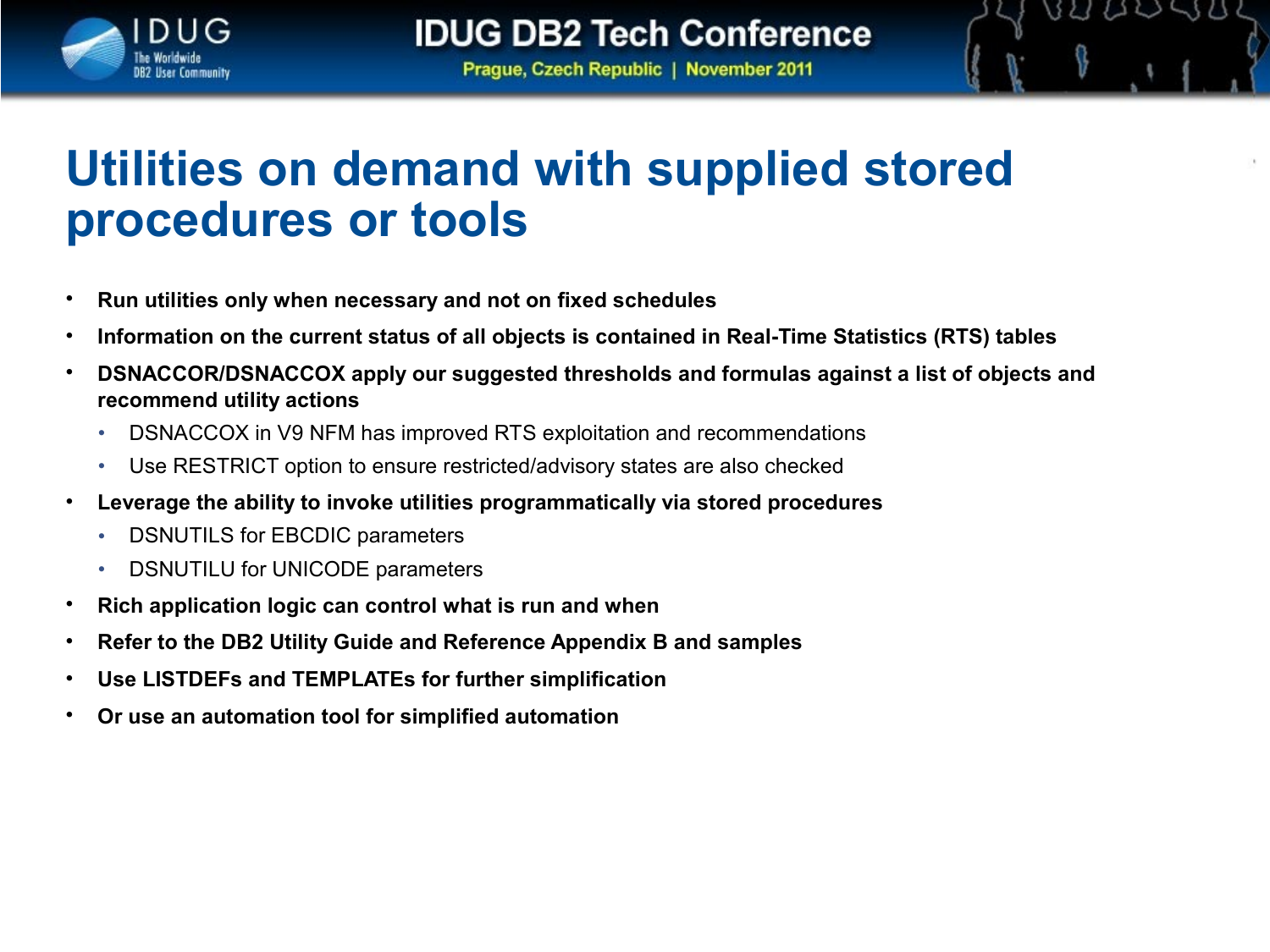

89 QU QU

Q

**Prague, Czech Republic | November 2011** 

### **COPY**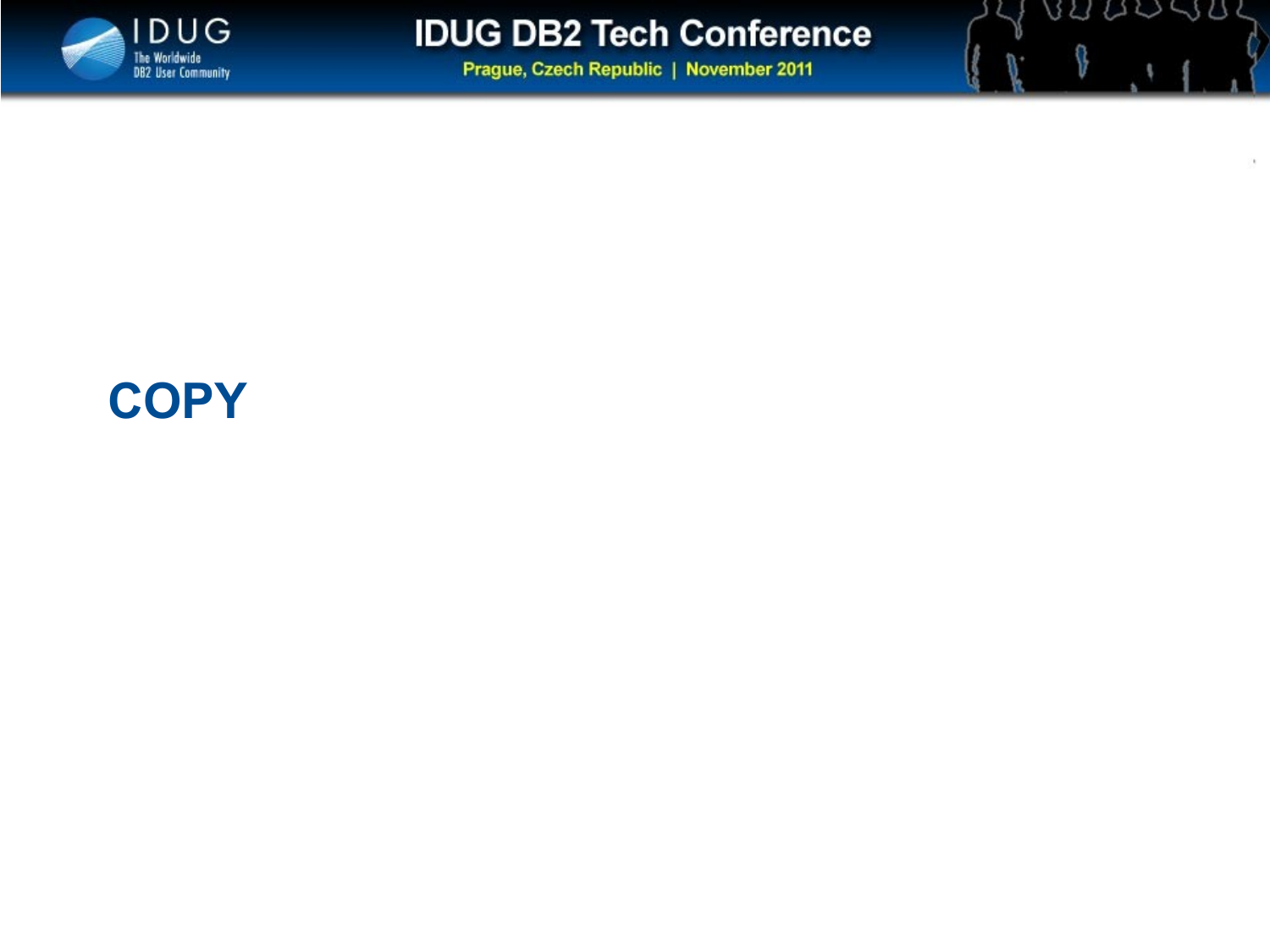

BU UU SB

**Prague, Czech Republic | November 2011** 

### **COPY**

- **SHRLEVEL CHANGE unless consistent copies are essential**
- **Use PARALLEL keyword to exploit parallelism**
- **Consider OPTIONS EVENT(ITEMERROR,SKIP)**
	- Sets UTRW state only for duration of copy of individual page set
	- But increases COPY overhead
		- Serialisation required for each pageset on the fly
- **Consider taking incremental copies and using MERGECOPY**
	- MERGECOPY marks relevant page set UTRW
- **Copy indexes on large, critical tables**
	- Particularly if rarely or never updated
	- Only drawback increase in SYSLGRNX & SYSCOPY recording
	- Needed for index RECOVER BACKOUT option in DB2 10
	- Automatically included in MODIFY RECOVERY
- **Consider CONCURRENT COPY**
	- Can reduce CPU & elapsed time
	- Uses DFDSS backup/restore
	- Prohibits use of DSN1COPY & UNLOAD from image copy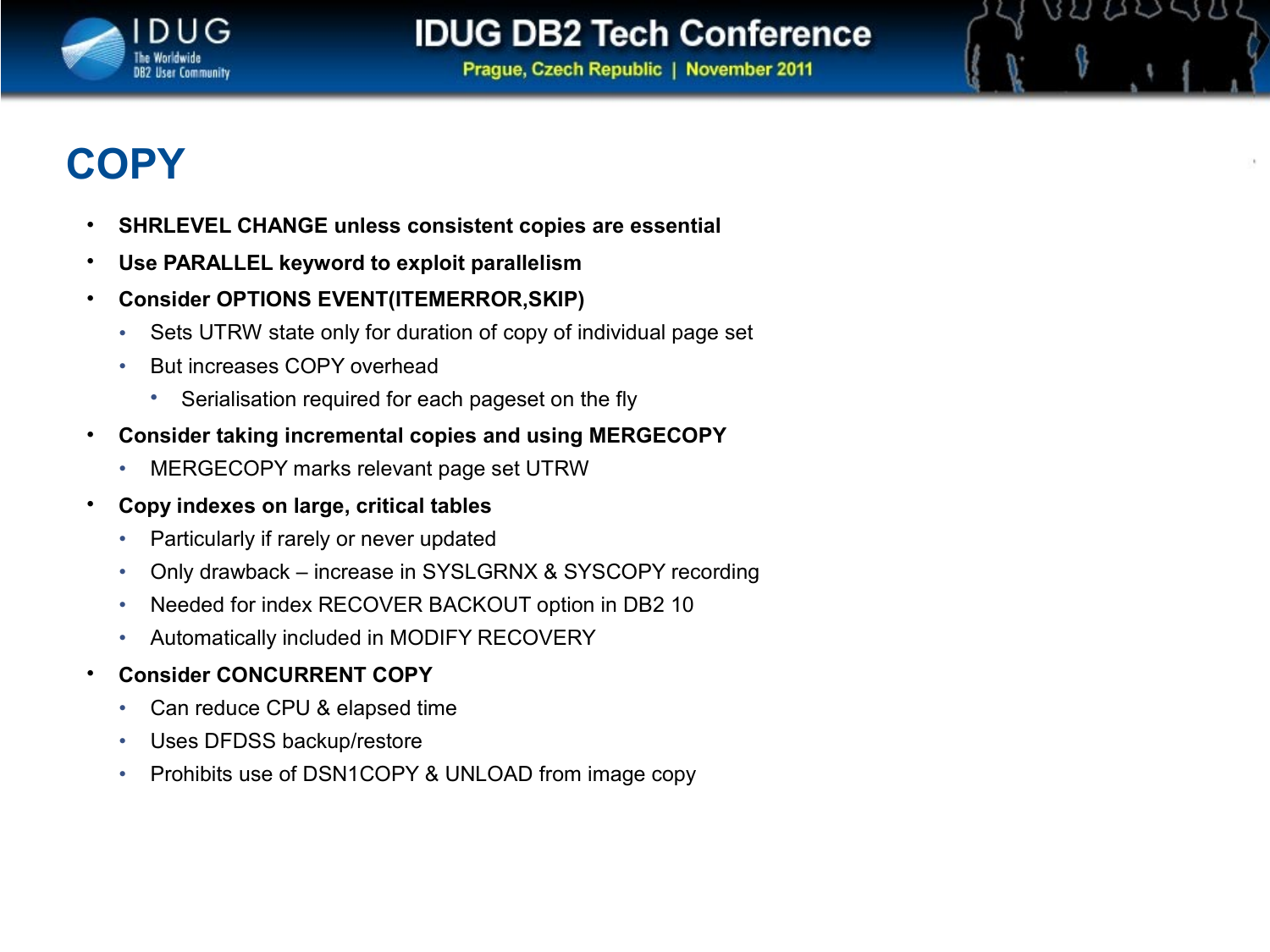

BU UU SB

**Prague, Czech Republic | November 2011** 

### **FlashCopy considerations**

- **Can provide significant elapsed & CPU savings**
	- Slightly higher setup cost so may see increased elapsed time for very small datasets
- **RECOVER will work even though background copy not complete**
	- Relationship will be broken & then slow restore of copied tracks
- **No incremental copy permitted after Flashcopy**
	- Incremental copy requests will be converted to full
- **Ensure that data resides on Flashcopy-enabled DASD to avoid slow DFDSS copy**
	- DB2 10 REORG will be changed to use FASTREPLICATION(REQUIRED) in APAR
	- This means Flashcopy failure in REORG can leave object in copy-pending
- **FlashCopies cannot have GDGs as a target**
- **No UNLOAD direct from Flashcopy can use COPYTOCOPY to create sequential from Flash**
- **HSM migrated datasets not supported by RECOVER**
	- If FlashCopy dataset is migrated then it will be skipped
- **Do not create transaction-consistent image copies in DB2 10 unnecessarily**
	- DB2 10 allows creation of consistent image copies from COPY SHRLEVEL CHANGE
	- Can result in longer recovery time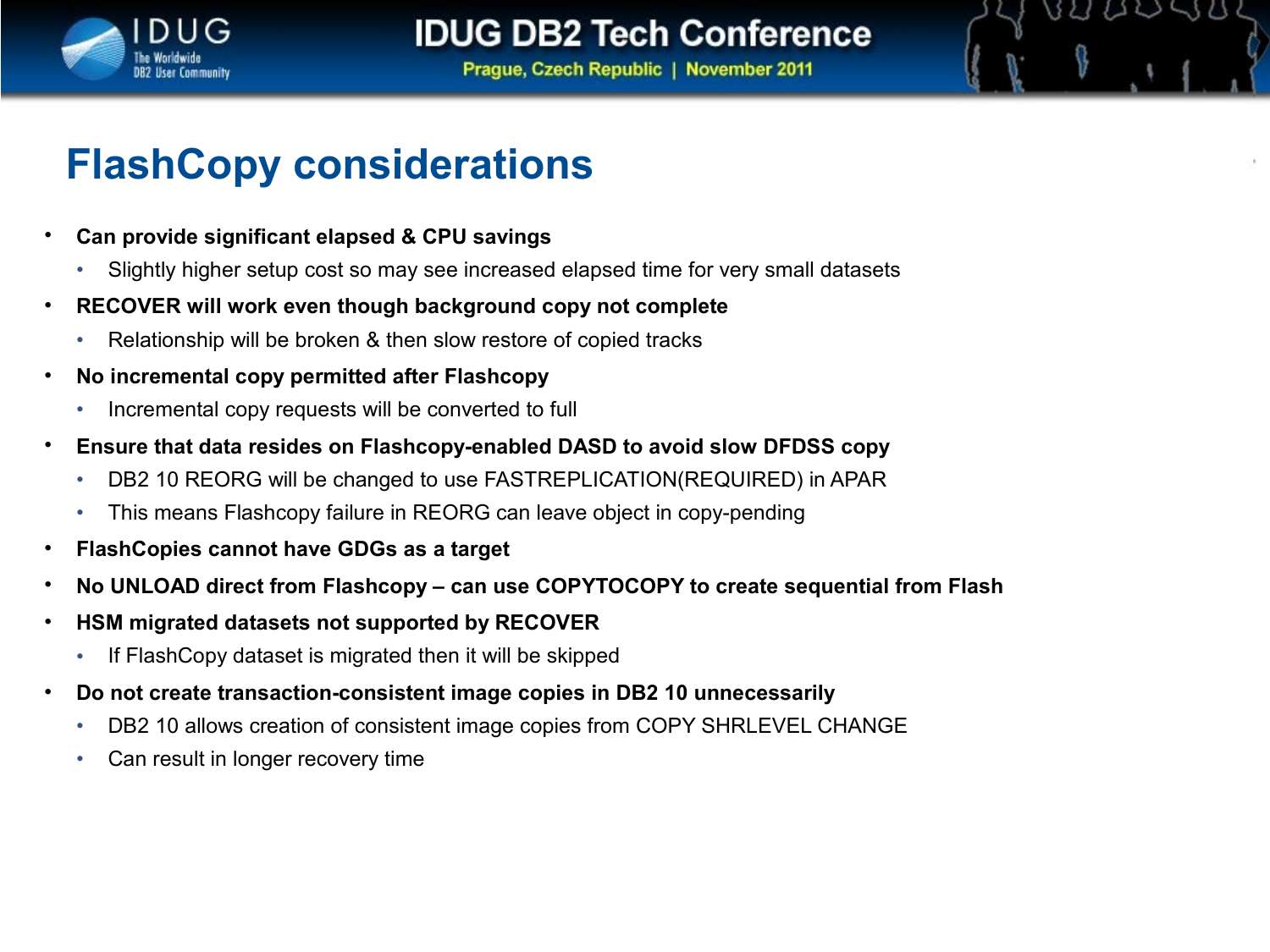

BUDDAS

**Prague, Czech Republic | November 2011** 

### **Backup solutions**

- **Multiple options**
- **BACKUP SYSTEM**
	- Volume-level FlashCopy
	- Significant DASD investment required
	- Can be complex to set up & administer, but invocation simple
	- Must understand any limitations that currently exist
		- E.g. DASD mirroring issues, dataset movement issues, etc.
- **Sequential image copies**
	- Tried and trusted solution since V1.1
- **Other external backups, such as volume-level backups, DSN1COPY**
	- Outside of DB2's control
	- Requires careful management and co-ordination
- **FlashCopy in DB2 10**
- **Choice is dependent on environment and requirements, all options will continue to be supported**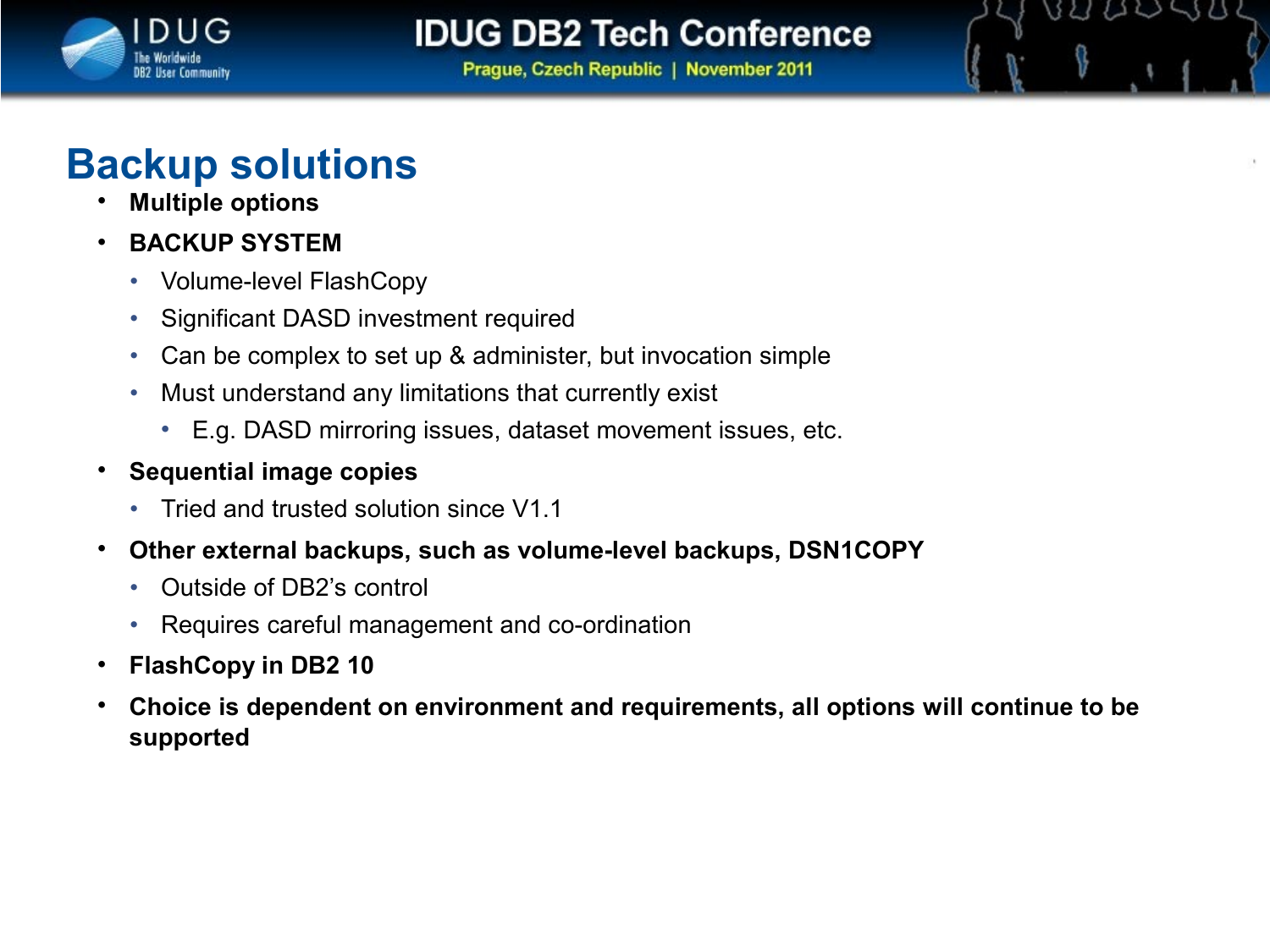

いい

 $11111$ 

**Prague, Czech Republic | November 2011** 

# **RECOVER/QUIESCE/MODIFY RECOVERY**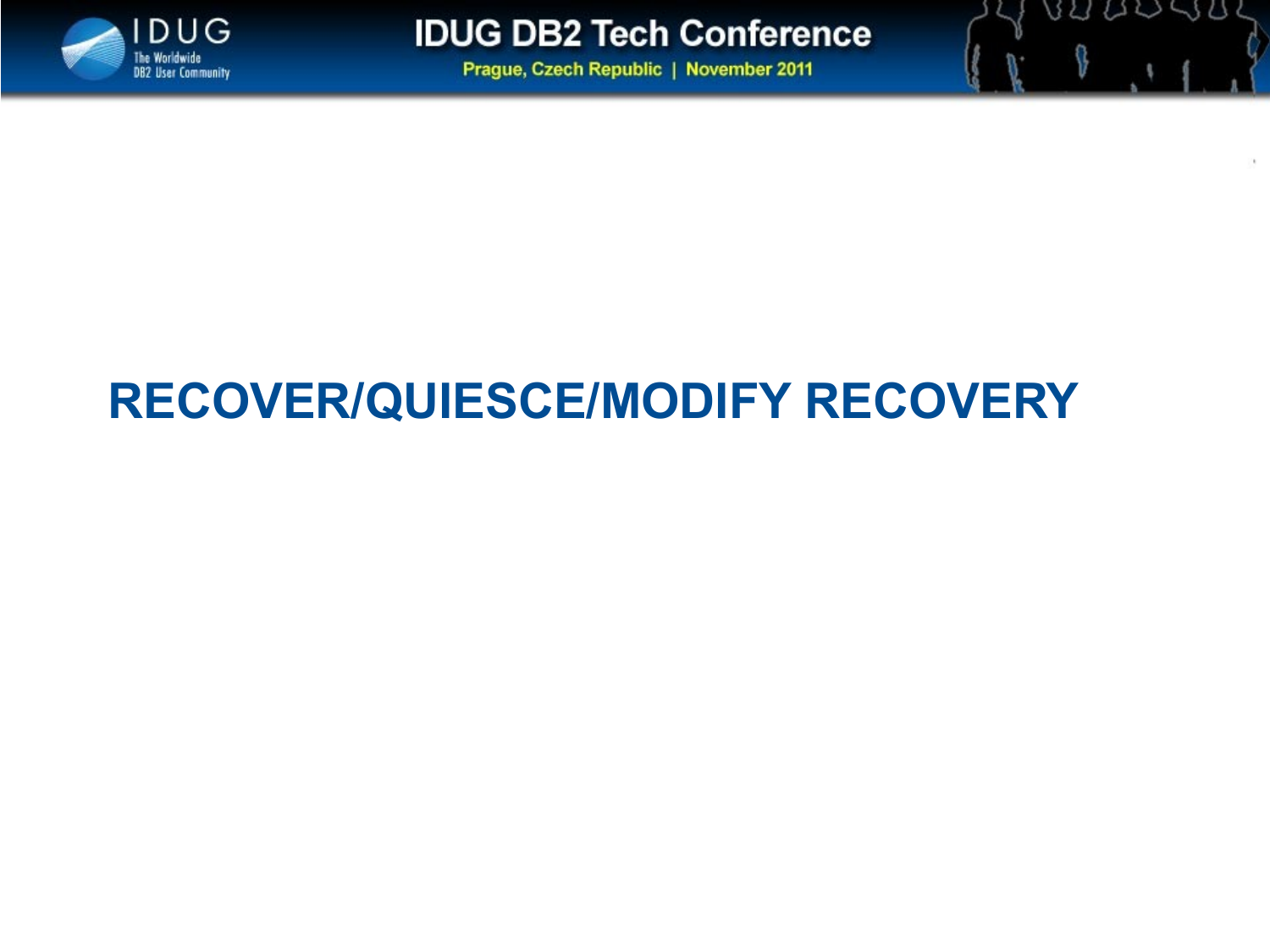

821 AV SB

### **RECOVER**

- **Maximise exploitation of parallel restore and Fast Log Apply**
	- Recover multiple objects in a list in parallel but ideally <100
	- Avoid running more than 10 RECOVER jobs per member
- **Copy indexes and include in recovery list, particularly for PIT recovery**
- **Split off page sets that are not updated and recover separately**
- **For PIT recovery, include whole RI set in same RECOVER statement**
- **For PIT recovery, include base and aux objects in same RECOVER statement**
	- V10 can enforce this via zparm
- **RECOVER option BACKOUT YES in DB2 10 for PIT recovery**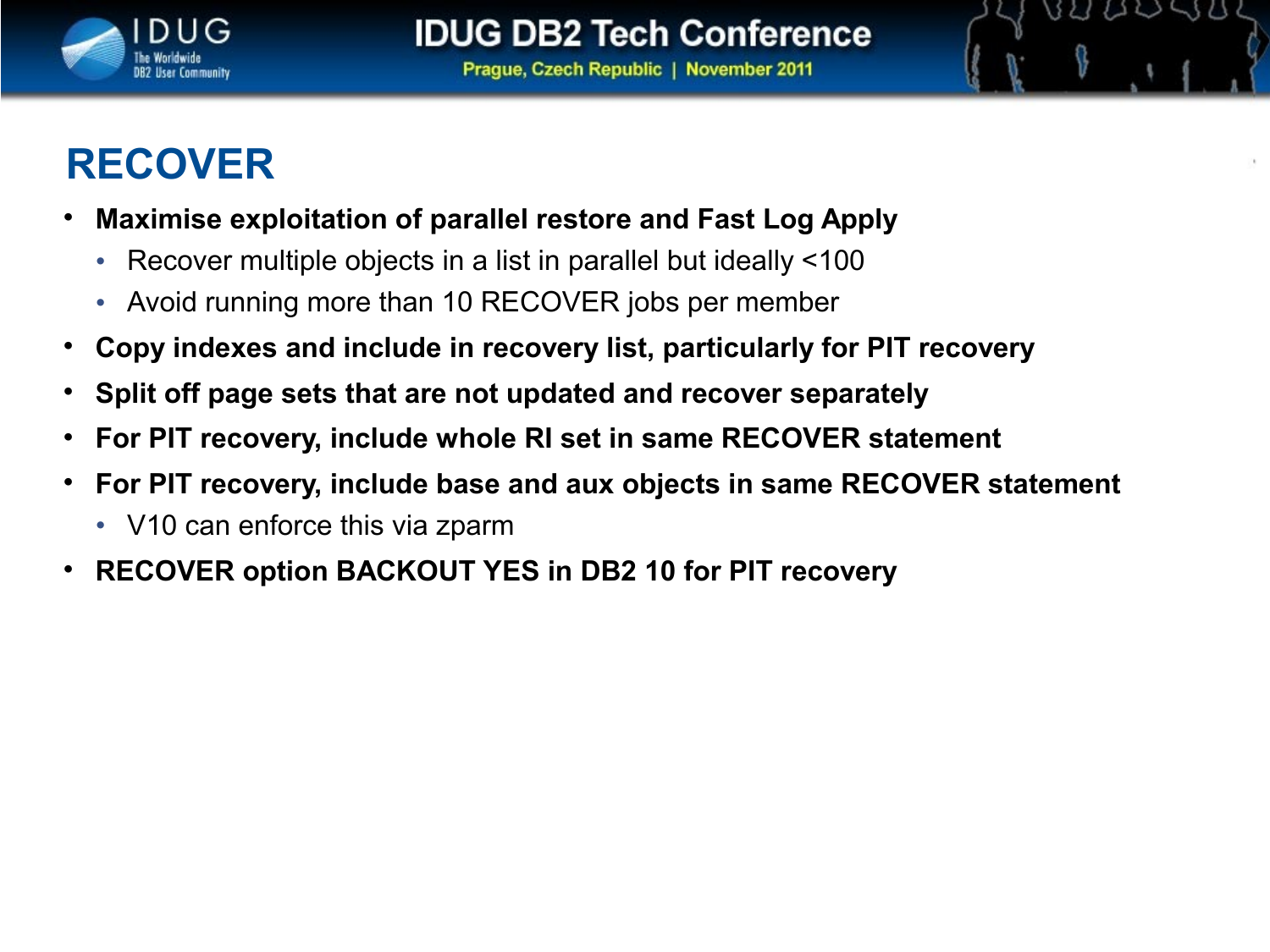

821 AV SB

**Prague, Czech Republic | November 2011** 

### **QUIESCE & MODIFY RECOVERY**

#### • **QUIESCE**

- Do you still need it in V9 with PIT recovery with consistency?
	- If you want an LRSN or RBA marked in SYSCOPY, run QUIESCE on DSNDB06.SYSEBCDC
- Use WRITE NO unless you absolutely must have pages written out

#### • **MODIFY RECOVERY**

- Consider running every time a backup is taken or at least weekly
- REORG SYSLGRNX regularly for optimal performance and minimal MODIFY impact on system
- DB2 9 has RETAIN LAST n, GDGLIMIT and BSDS options
	- Careful with GDGLIMIT if you use multiple GDGs for a single object
- Will not clean up "orphan" entries
- Run MODIFY to delete recovery information from prior to a REORG that materialises row alterations
	- Makes subsequent REORGs more efficient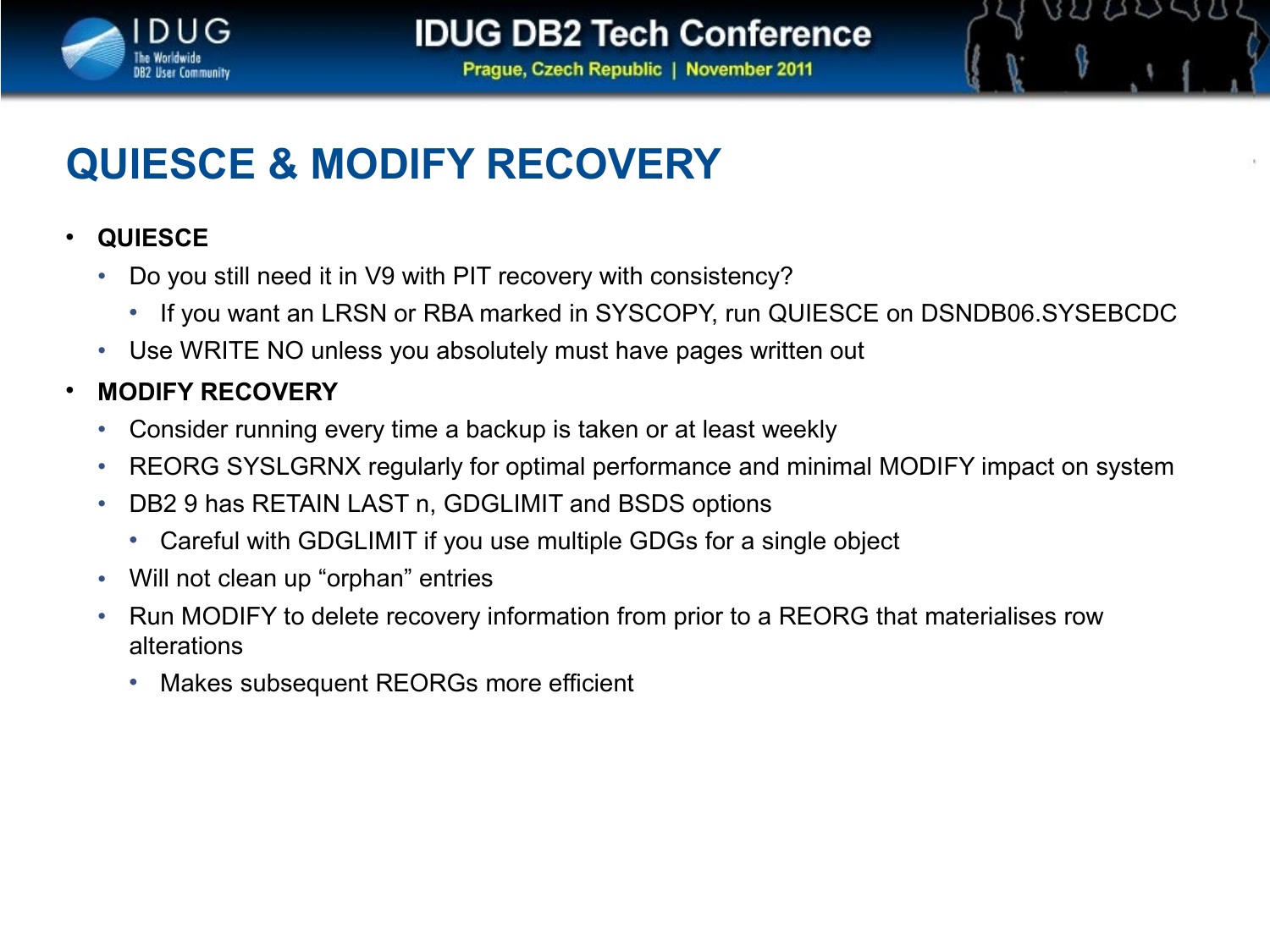

BUDDUS

**Prague, Czech Republic | November 2011** 

## **LOAD/UNLOAD**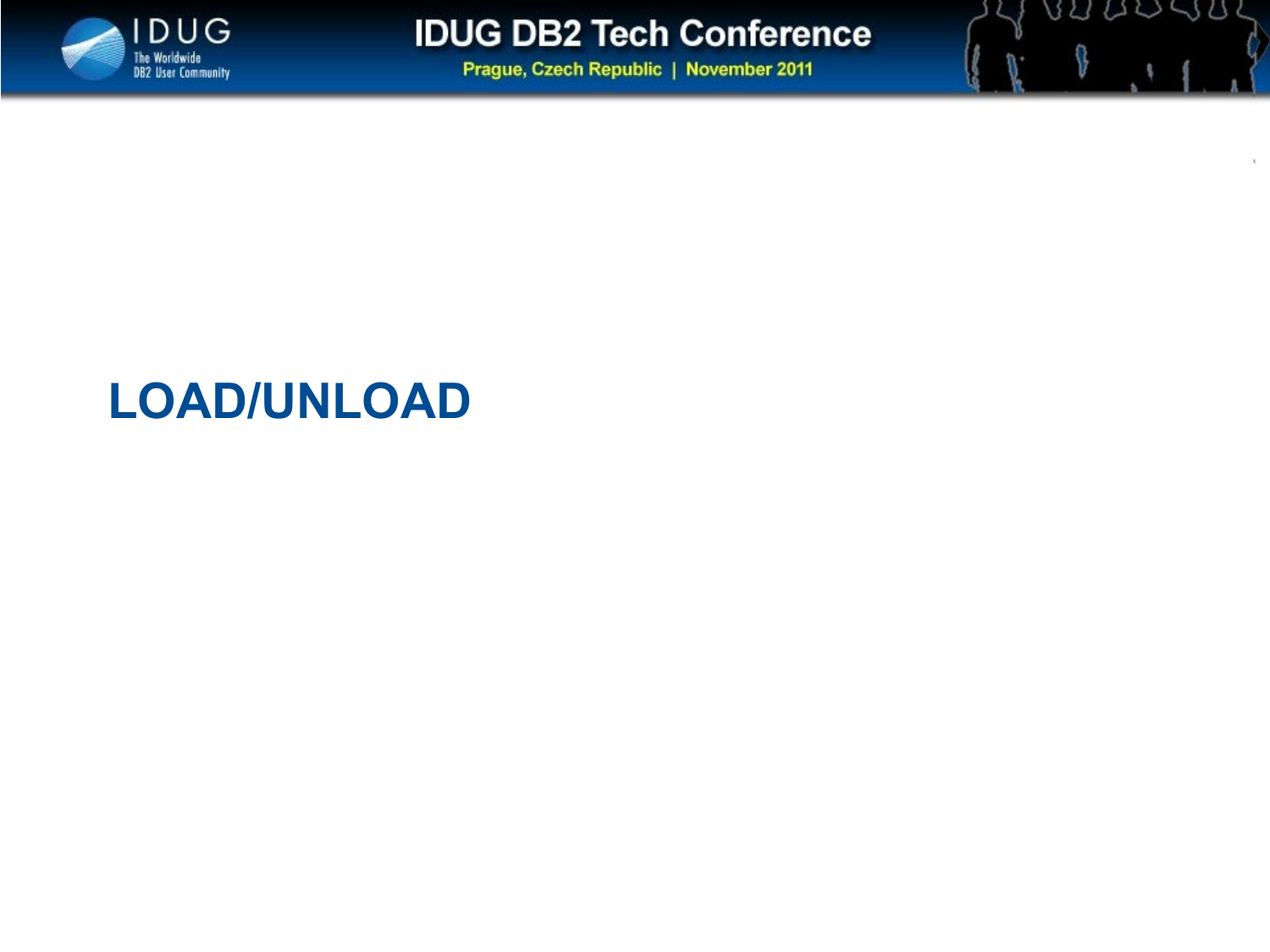

VU UV SU

### **LOAD/UNLOAD**

- **Run LOAD with LOG NO, REUSE, KEEPDICTIONARY if possible**
- **Allocate inline copy data sets to DASD**
- **Split up input dataset and drive LOAD partition parallelism in a single LOAD**
- **Use SORTNUM elimination**
- **Specify NUMRECS if input is on tape or variable length**
- **If loading partitioned table with single input dataset, presort data in partitioning key order**
	- PRESORT option in Utility Enhancement Tool
- **For LOAD REPLACE, consider loading into a "clone" then renaming tables or datasets**
- **Consider using USS named pipes**
	- Refer to PK70269 & PK96023
- **DB2 10: Do not expect LOAD into hashed tables to perform as well as non-hashed**
	- UET provides PRESORT option to significantly improve LOAD-to-hash performance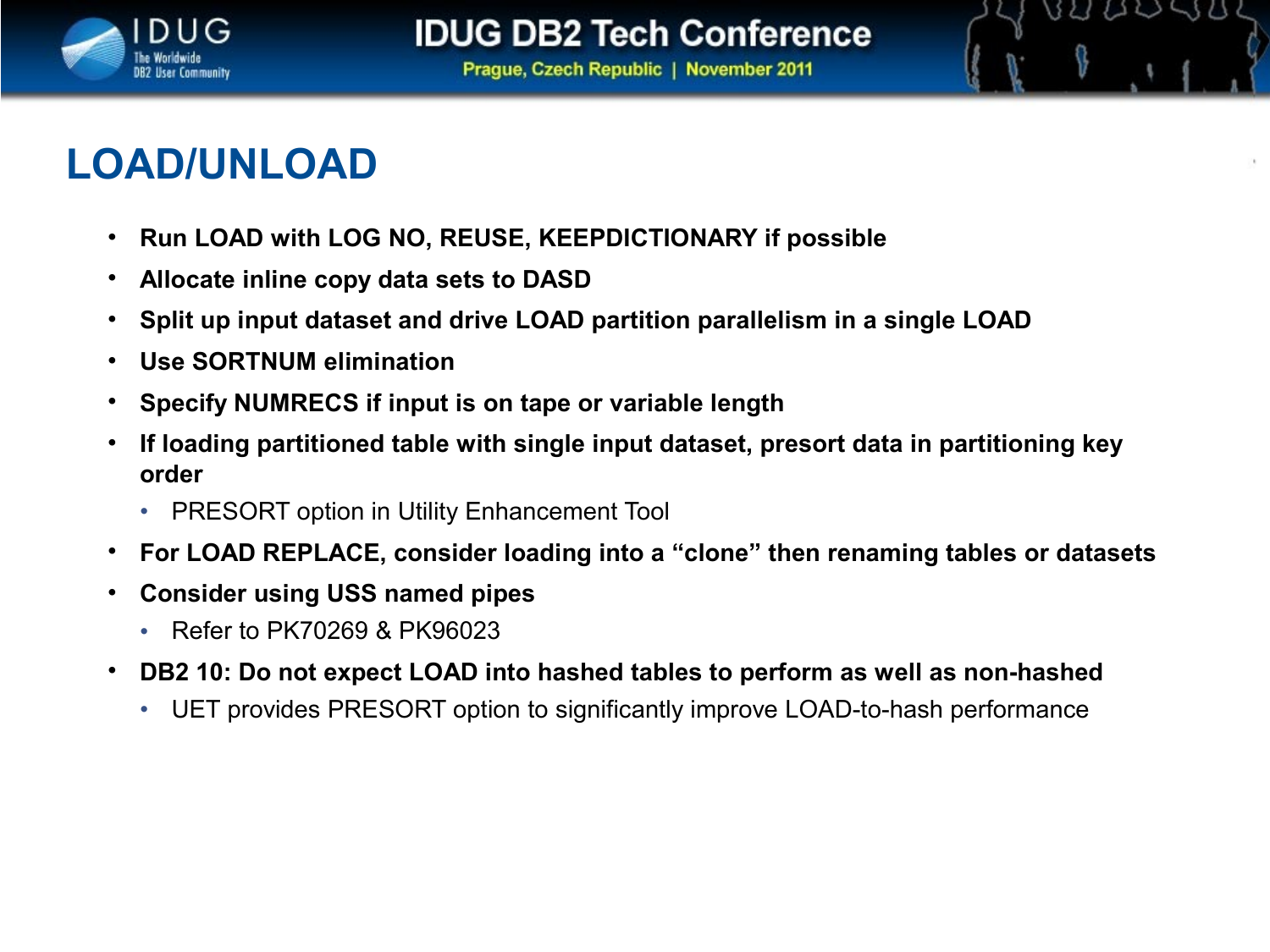

BU UU SB

**Prague, Czech Republic | November 2011** 

### **LOAD/UNLOAD**

#### • **Consider whether you want UNLOAD utility or HPU**

- High Performance Unload is a separately chargeable tool
	- May provide elapsed & CPU reduction
	- Permits SQL interface
	- Permits unload from page set on DASD

#### • **FRV processing for LOAD/UNLOAD**

- Apply PK75216 for significant performance enhancement for PDS FRVs in V9
	- HFS still performs better in elapsed time
- Note limit of 522,239 members in a PDS/E
- NULL LOBs are handled better than zero length LOBs
	- No FRV created on UNLOAD for null LOBs
- V8 zero length LOBs will result in zero length LOBs put in LOB table space
	- Fixed in V9
- V9 performance better than V8, but V10 VBS format much better than FRVs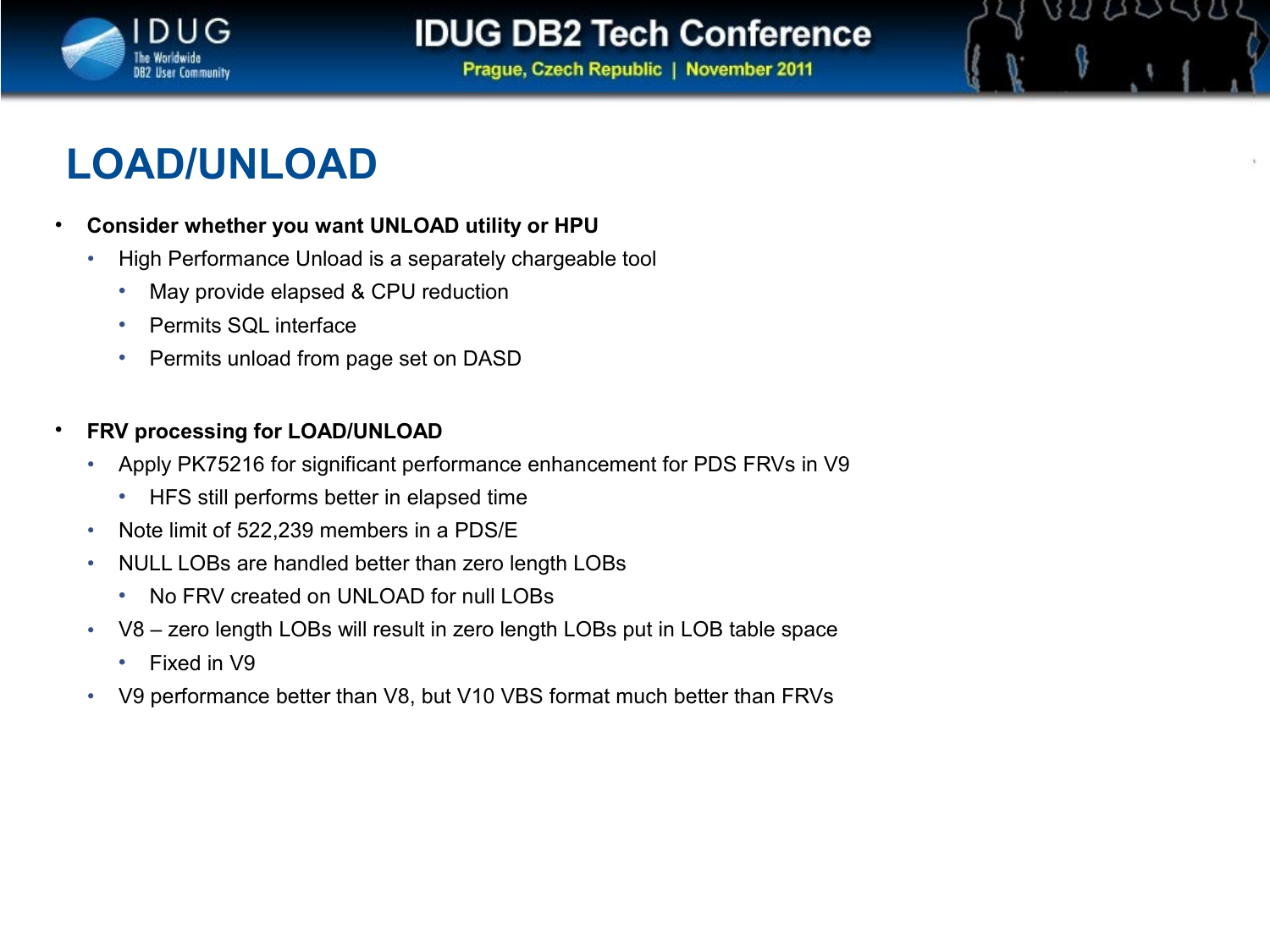

89 QUISO

Ō

**Prague, Czech Republic | November 2011** 

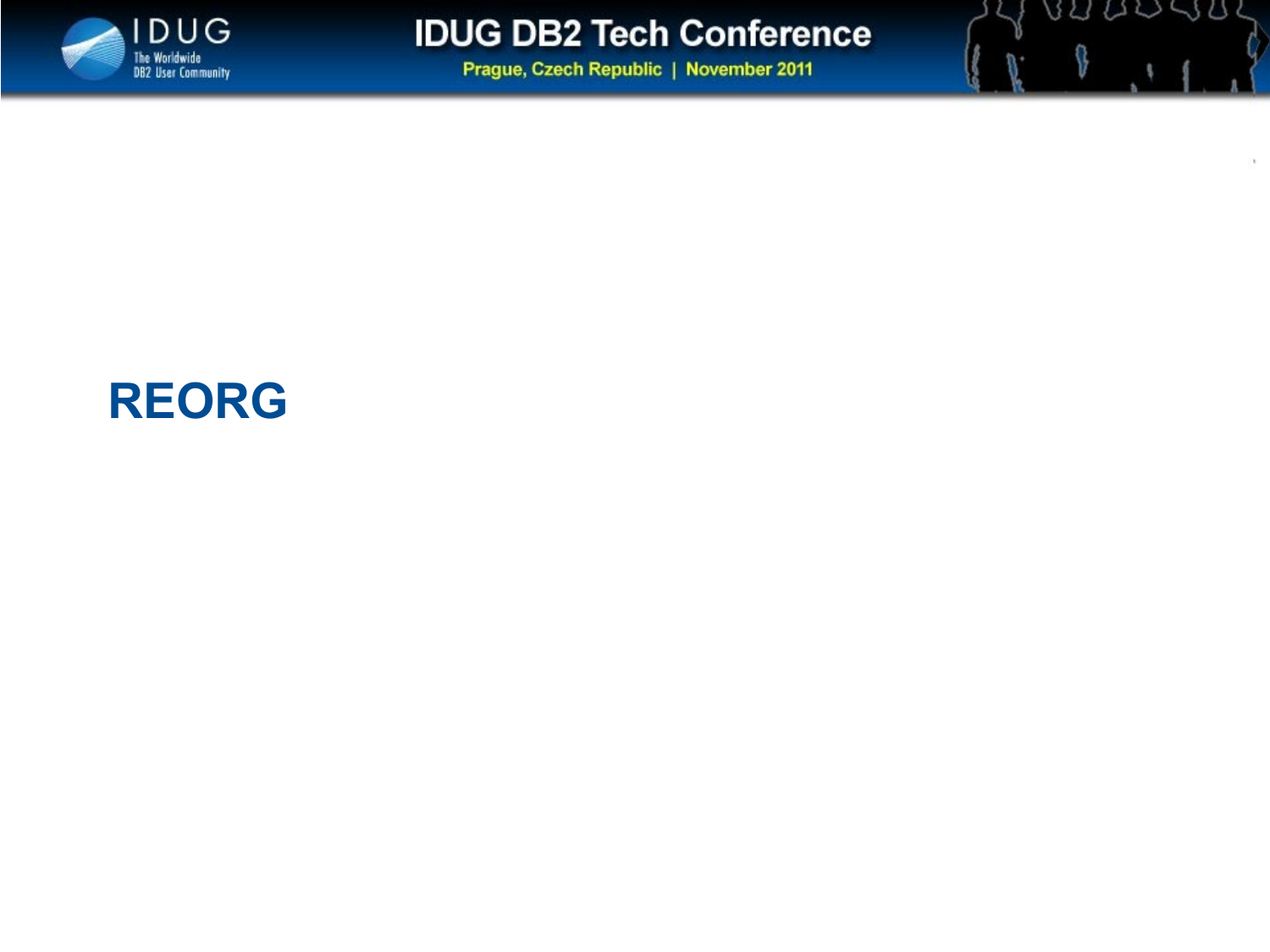

82 U V S 8

### **REORG**

- **Reorg multiple partitions in a single REORG statement, particularly if NPSIs exist**
- **If reorging many parts, and NPSIs exist, consider whether REORG of entire table space is quicker**
- **If NPSIs disorganised, move to V10 for faster REORG INDEX & part-level REORG**
- **Use DSNACCOX, Automation Tool or other logic to only reorg what needs to be reorged**
- **Use SORTNUM elimination (UTSORTAL=YES, IGNSORTN=YES)**
- **Consider REBUILD INDEX instead of REORG INDEX if pre-V10 and index is disorganised**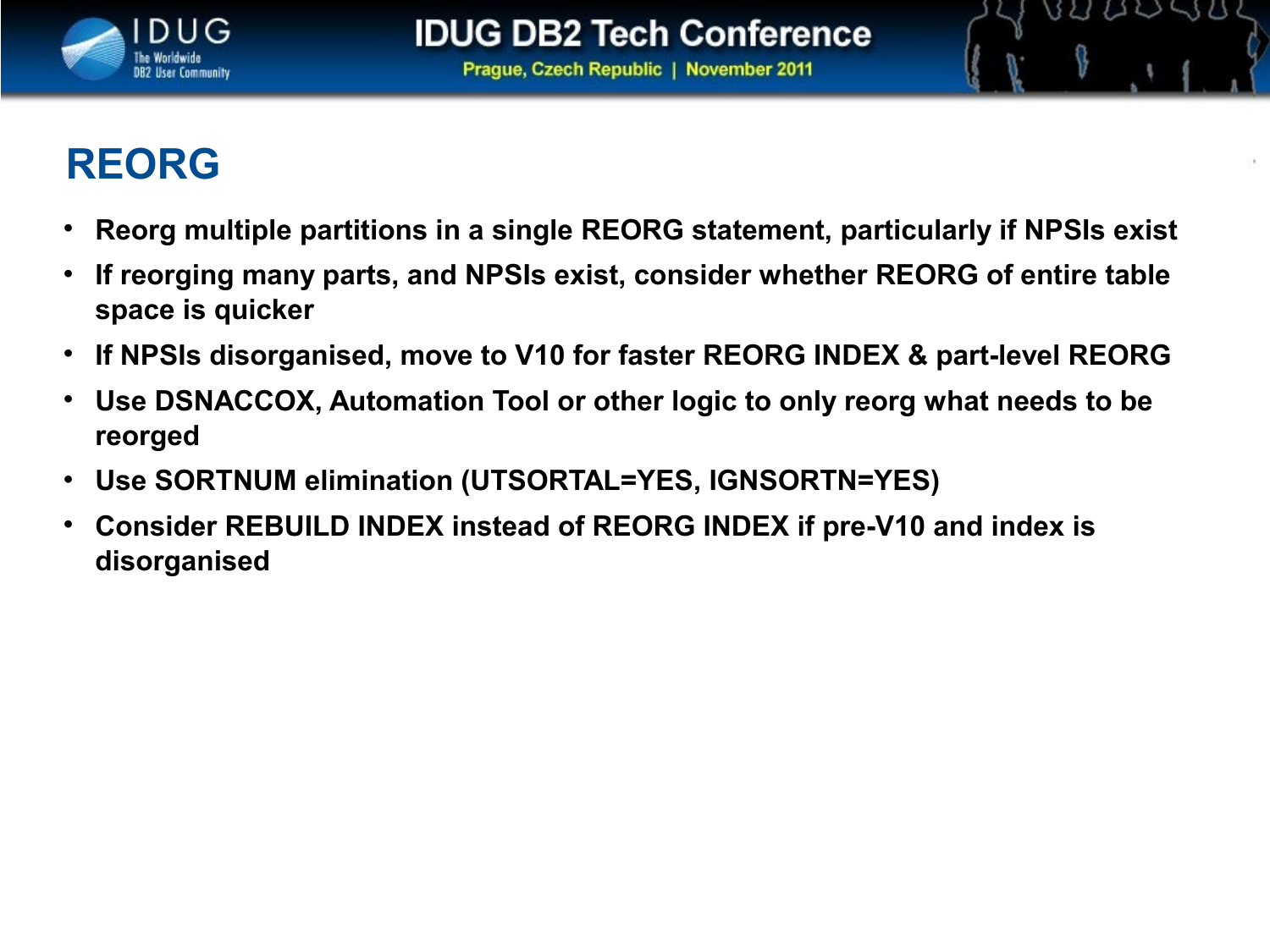

BUDDSB

### **REORG**

- **REORG SHRLEVEL CHANGE for maximum availability**
- **Use DRAIN ALL rather than DRAIN WRITERS**
- **Use TIMEOUT TERM to free up objects on timeouts**
- **If minimising application impact is key:**
	- (DRAIN WAIT + MAXRO) < (IRLMRWT -5 or 10 secs) for minimal application impact
	- Specify high RETRY value (6 or more)
- **If REORG success in a small window is key:**
	- Consider starting REORG early with MAXRO DEFER then -ALTER UTILITY command
	- High DRAIN WAIT & MAXRO to guarantee REORG success
- **If using REORG DISCARD, use NOPAD for improved performance**
- **LOBs**
	- SHRLEVEL REFERENCE in V9, SHRLEVEL CHANGE in V10
	- Stop using SHRLEVEL NONE before DB2 10 NFM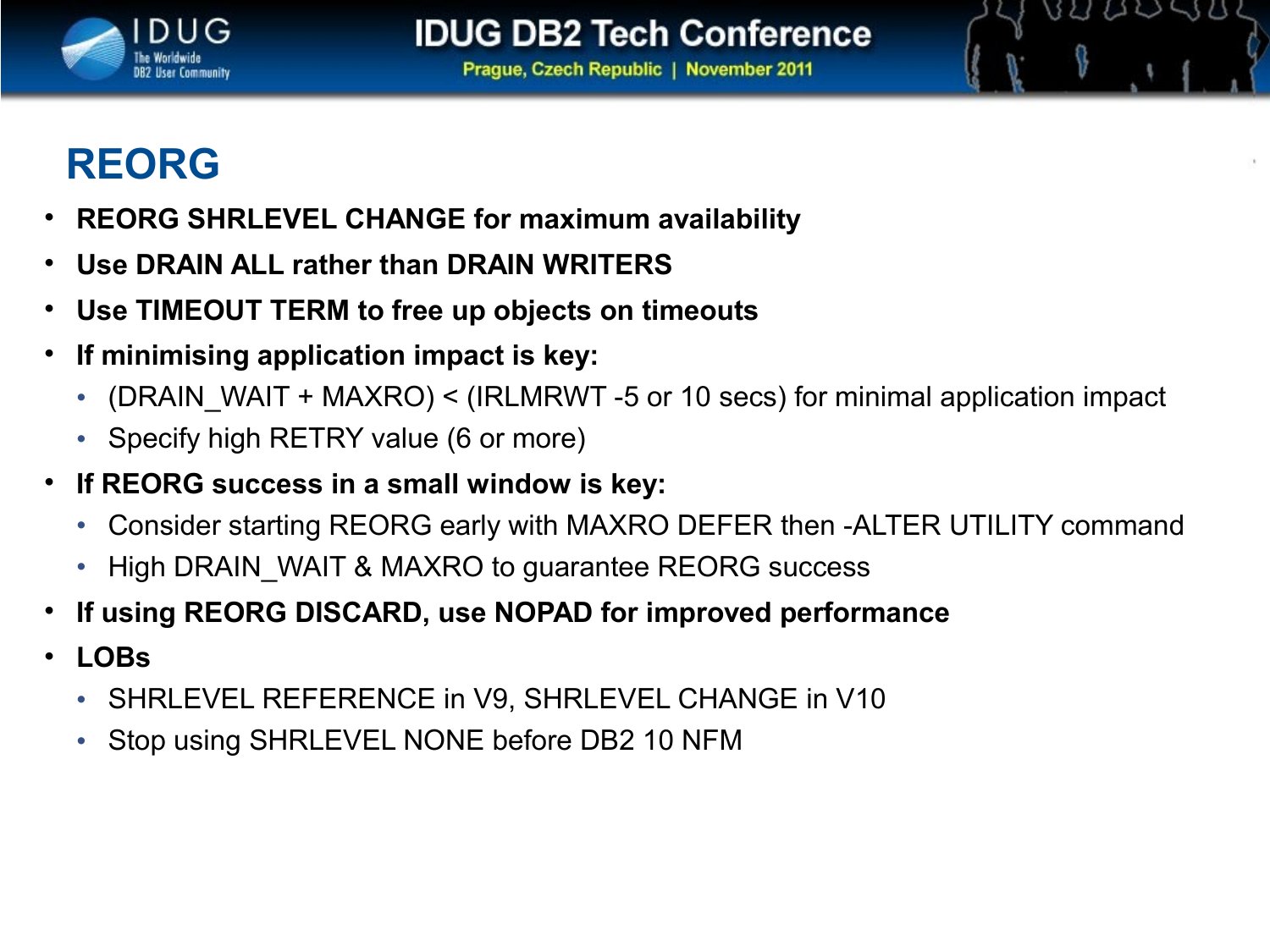

821 A V S 8

**Prague, Czech Republic | November 2011** 

## **REORG INDEX vs. REBUILD INDEX**

- **REBUILD INDEX SHRLEVEL CHANGE provided in V9**
	- Excellent for create of new non-unique indexes and for indexes that are broken or already in RBDP
	- Does not operate against a shadow, so will set RBDP if not already set
- **REORG INDEX operates against a shadow & unloads keys in order from index**
- **REORG INDEX has better availability than REBUILD INDEX**
- **REBUILD may be faster, particularly if index is disorganized**
	- **REORG INDEX performance improved in V10 due to list prefetch**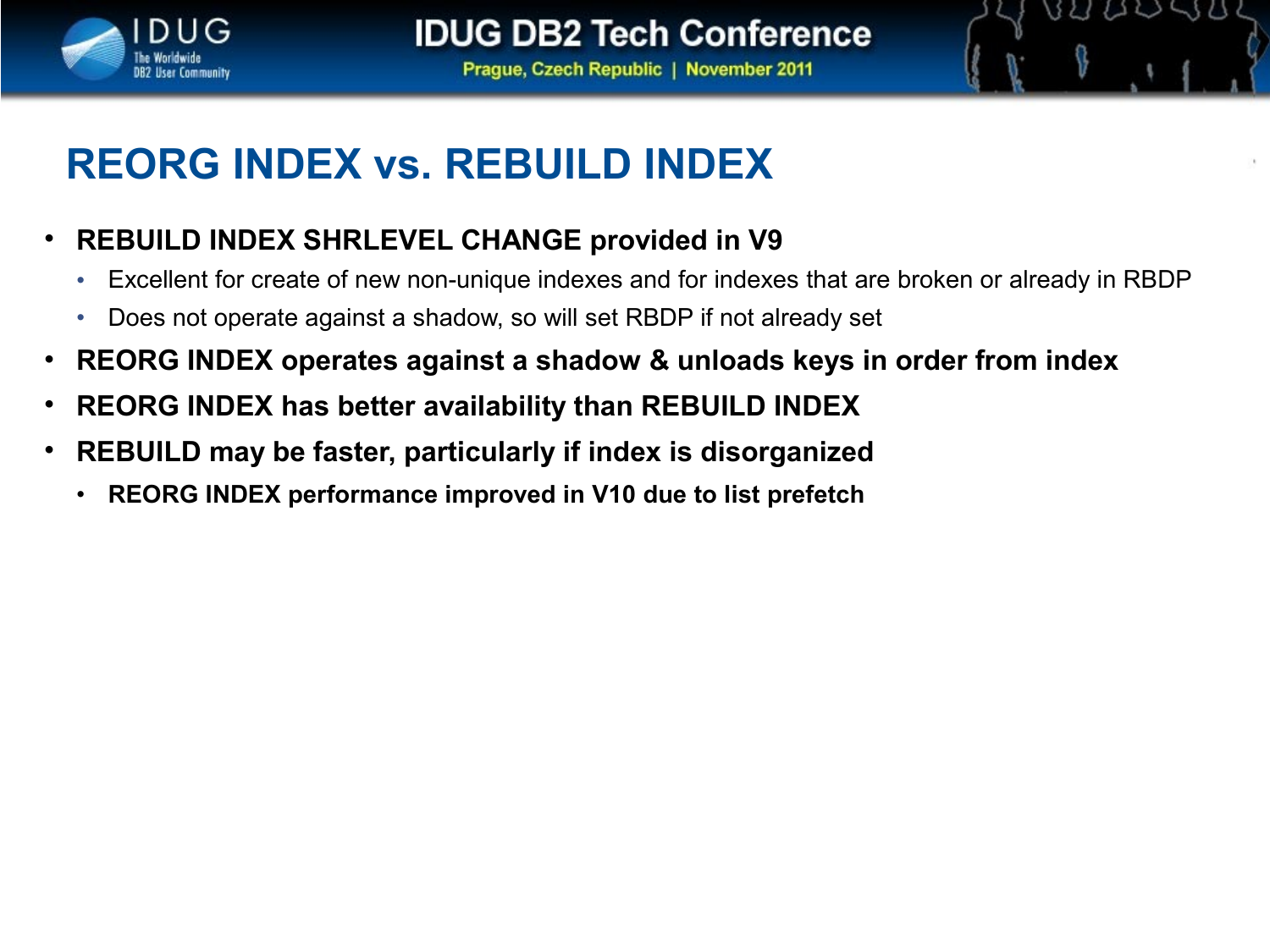

89 QU SB

**Prague, Czech Republic | November 2011** 

### **RUNSTATS**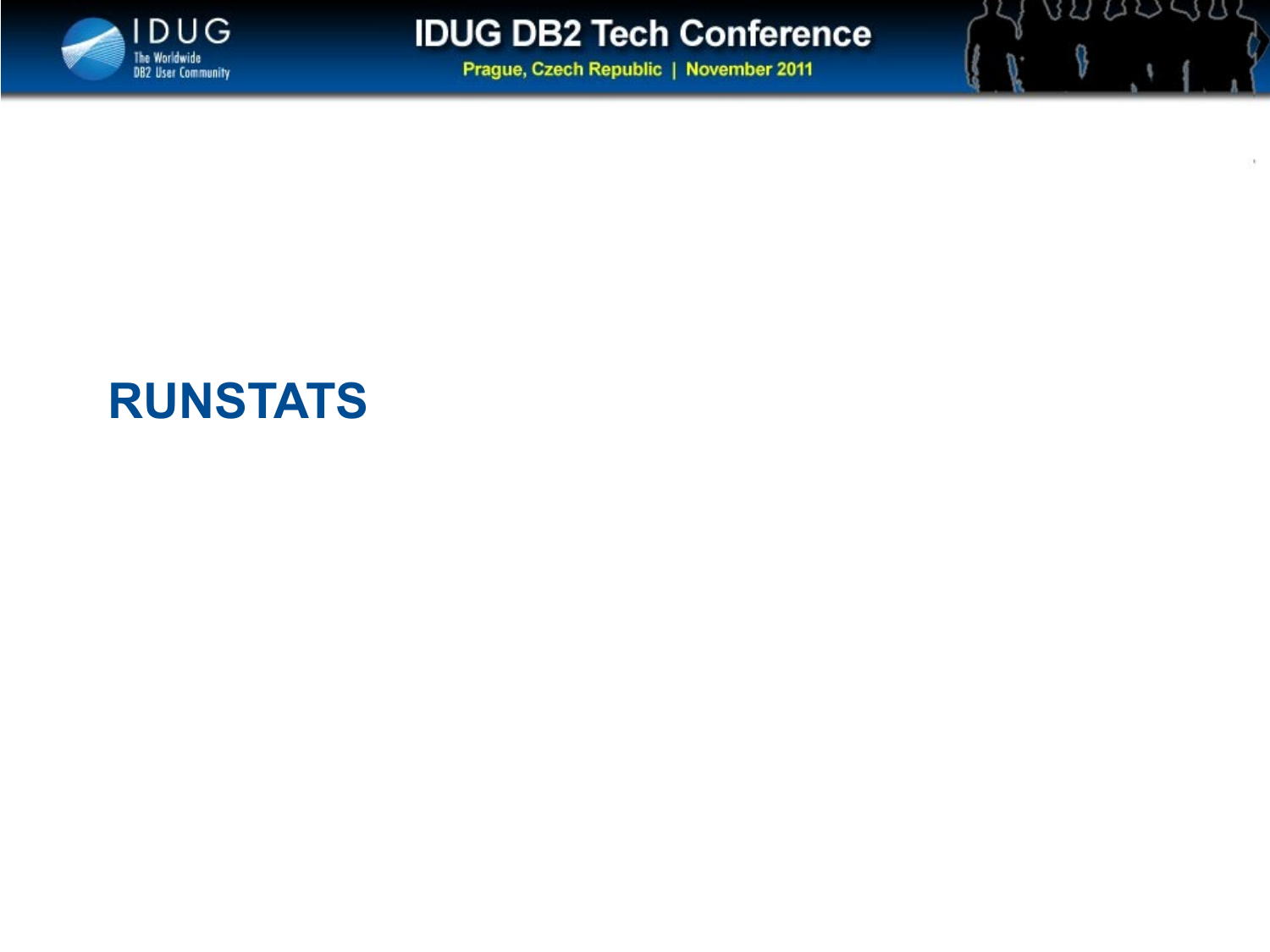

BU UU SB

# **RUNSTATS**

- **Do not use RUNSTATS to gather space statistics rely on RTS**
- **Do not gather unnecessary stats**
- **Do not run RUNSTATS for LOB table spaces**
	- Use RTS instead
- **Use sampling, and TABLESAMPLE AUTO in DB2 10 for page sampling**
- **Use profiles in DB2 10**
- **Use inline stats where possible rather than RUNSTATS**
	- No PROFILE support or zIIP offload for inline stats in V10
- **Specify KEYCARD**
	- Index cardinality stats are cheap to collect and heavily relied upon by optimizer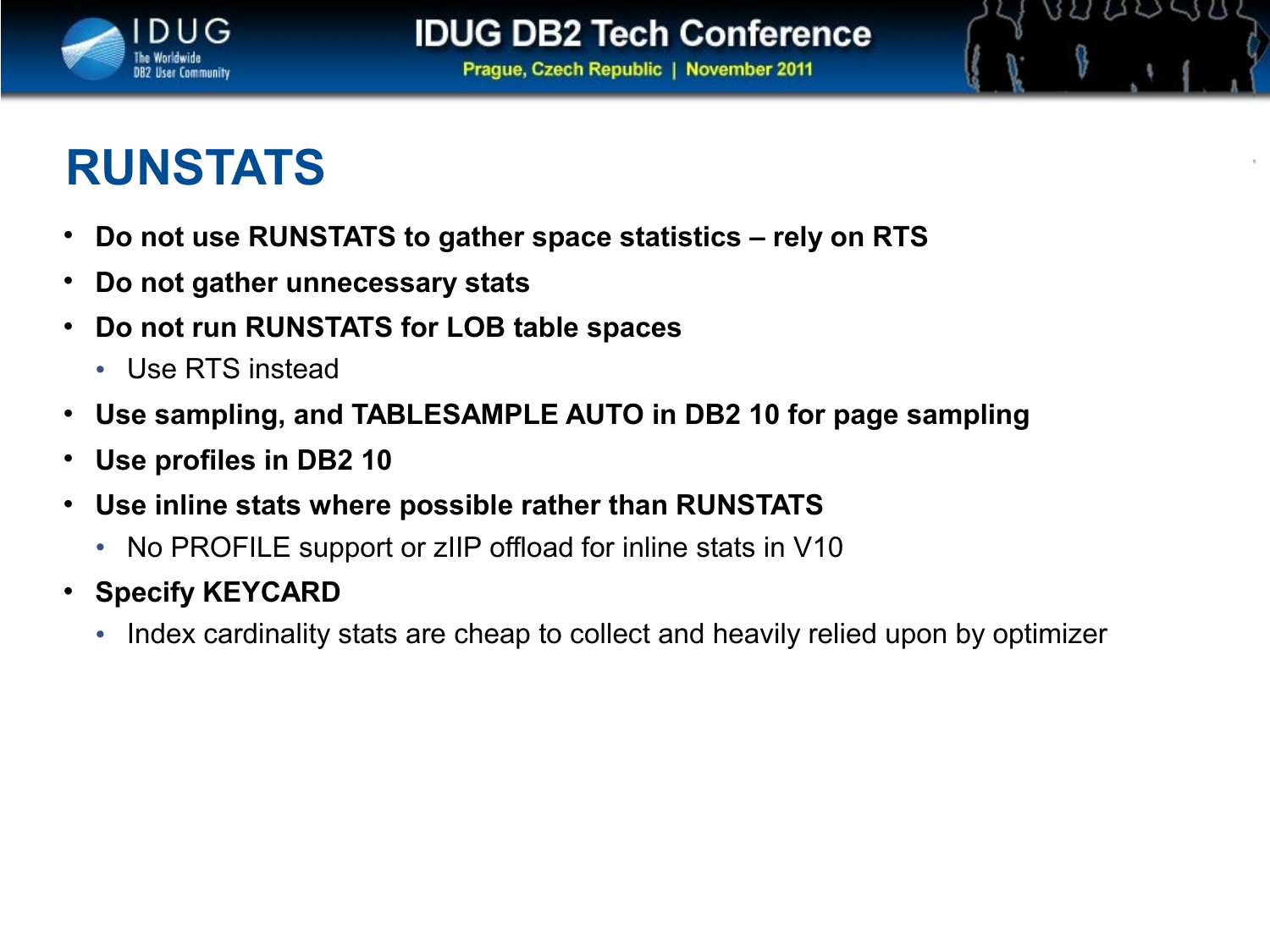

89 QU SB

**Prague, Czech Republic | November 2011** 

## **CHECK utilities**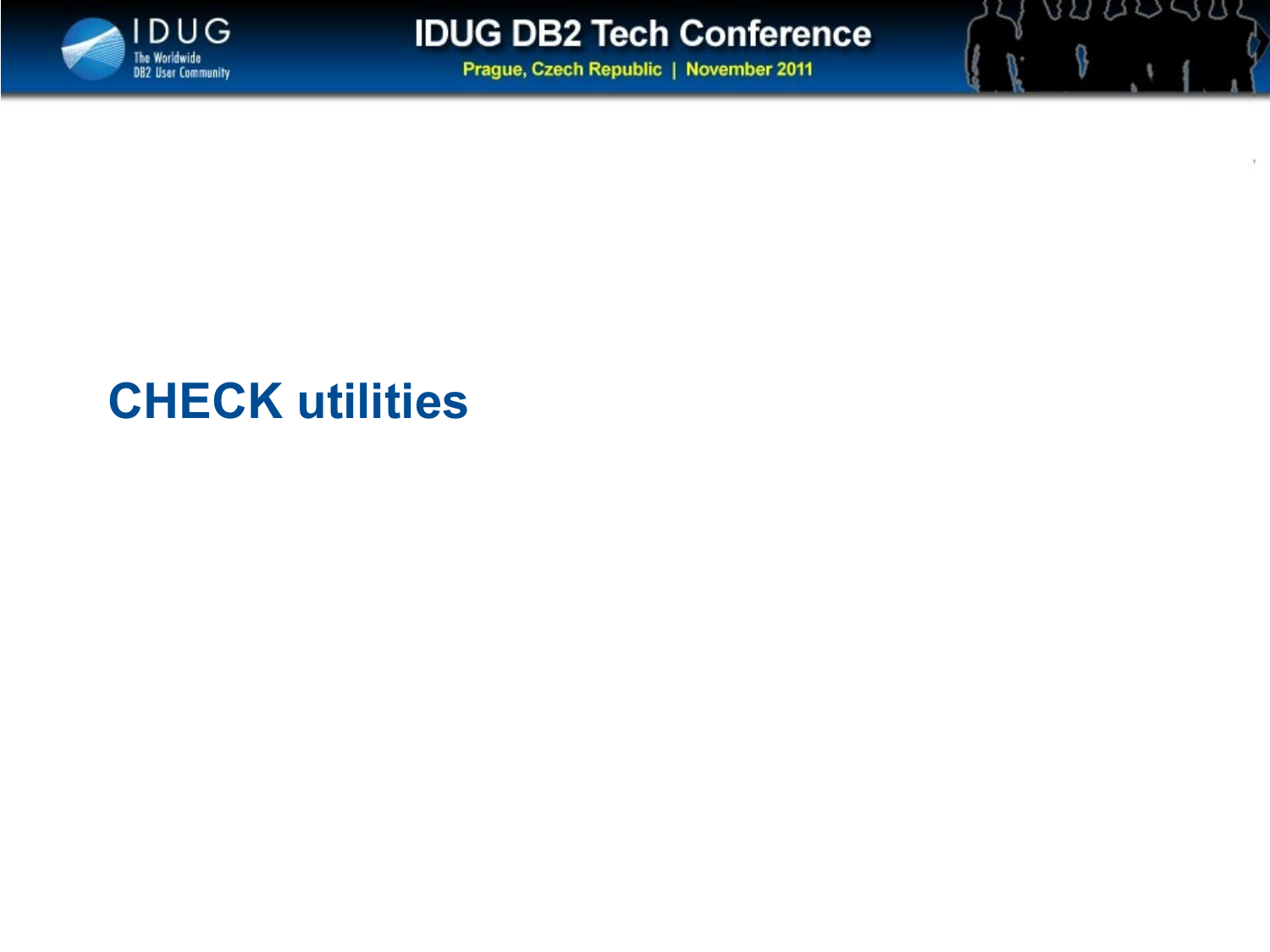

821 A V S 8

**Prague, Czech Republic | November 2011** 

# **CHECK**

- **If no applications are impacted and you just want to check consistency, then:**
	- Either run CHECK… SHRLEVEL CHANGE
	- Or run standard CHECK utility but be ready with REPAIR to reset CHKP/ACHKP states
	- Or could consider running SQL ISO(UR) instead
	- CHECK utilities do not set CHKP/ACHKP any more in V10
- **If running SHRLEVEL CHANGE:**
	- It will not reset CHKP or ACHKP states, nor will it set them
	- Make sure the page set is on FlashCopy-enabled DASD
		- If not then you'll get a slow copy with the data in UTRO
	- If using DASD mirroring or BACKUP SYSTEM then use ZPARM UTIL TEMP STORCLAS to prevent impacting either
		- Refer to PK41711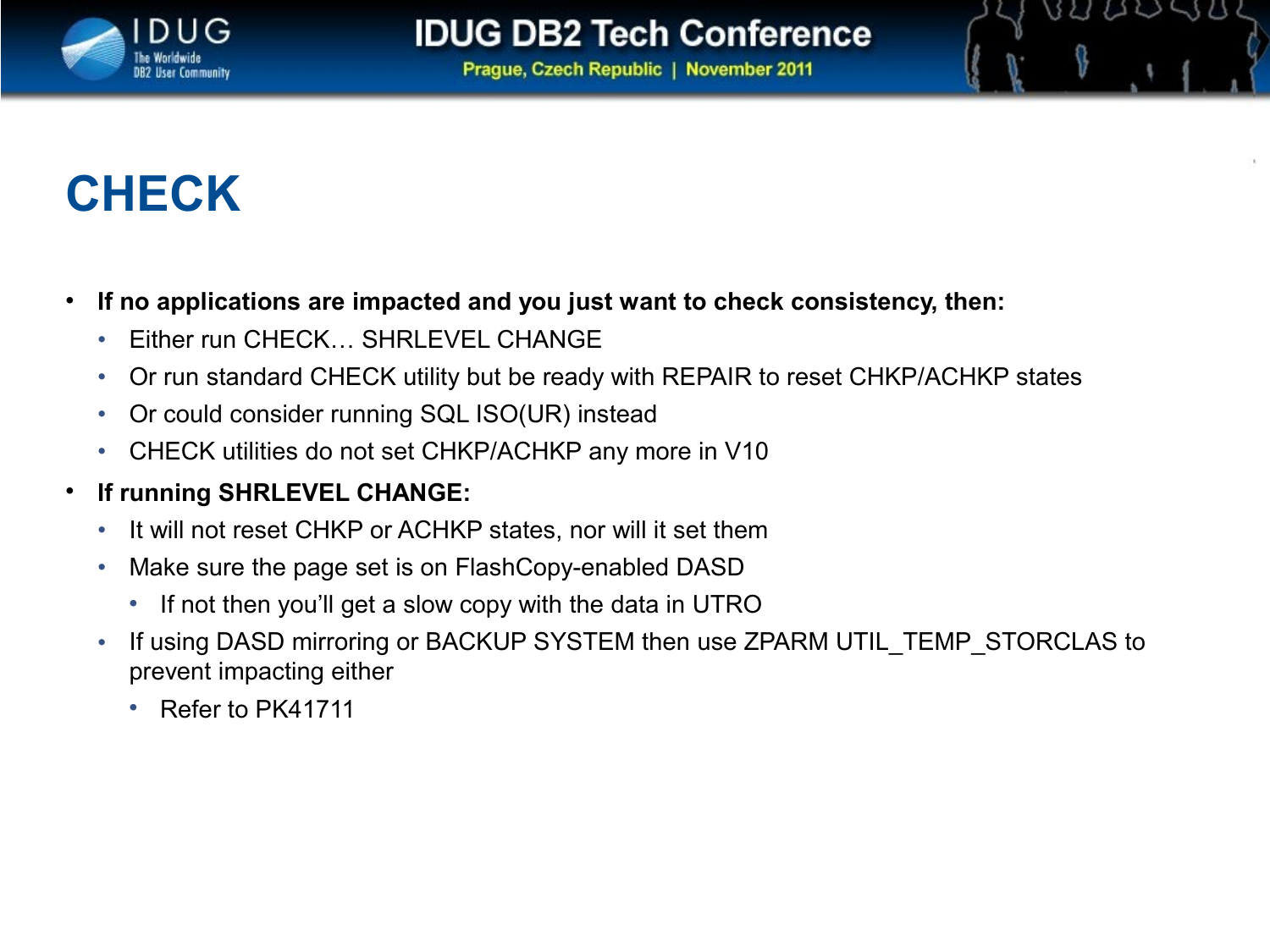

8222938

**Prague, Czech Republic | November 2011** 

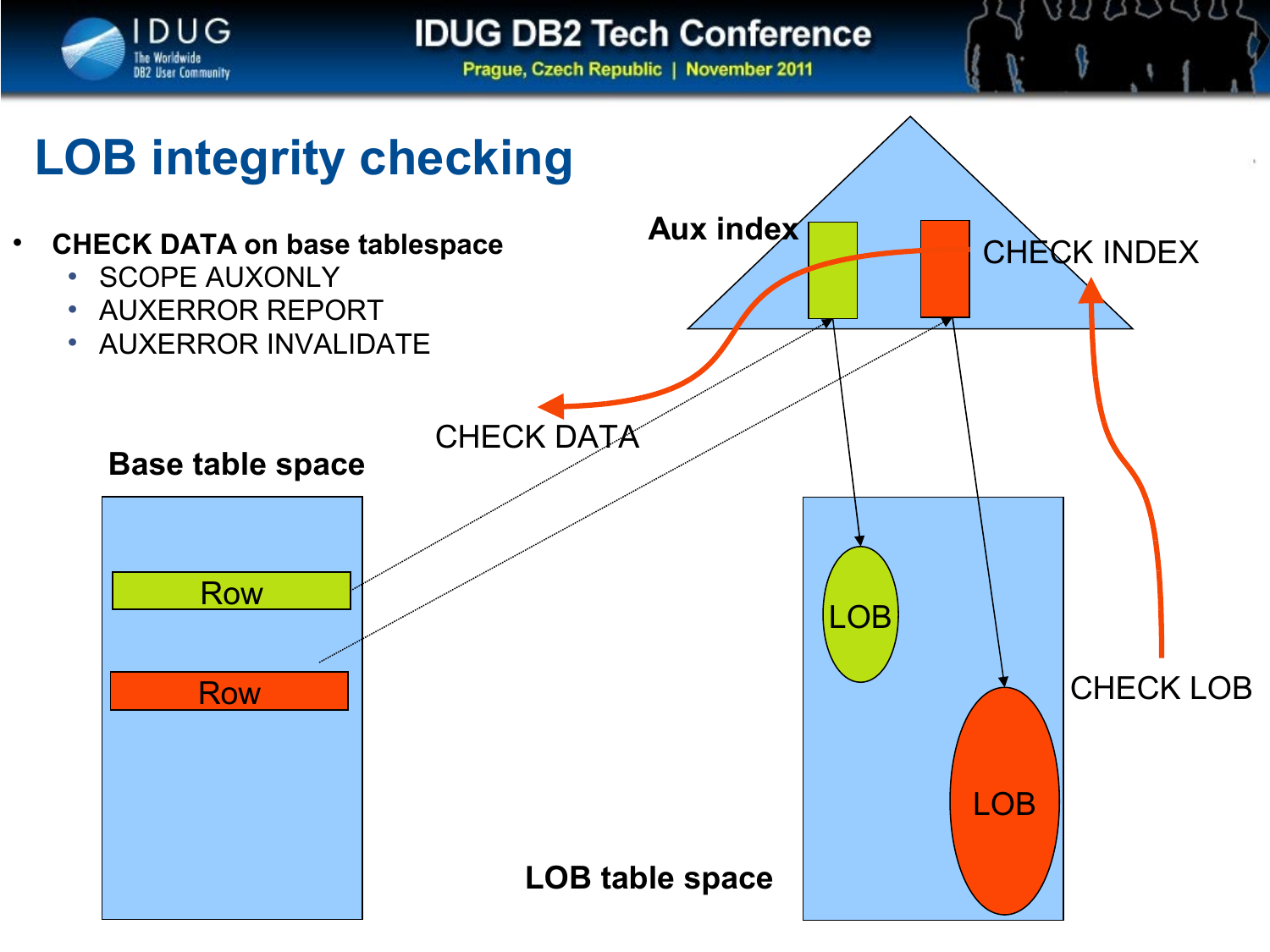

**Prague, Czech Republic | November 2011** 

# **XML integrity checking**

- **CHECK INDEX on DOCID, NODEID, XML indexes**
- **CHECK DATA on base tablespace**
	- SCOPE AUXONLY
	- AUXERROR REPORT
	- AUXERROR INVALIDATE



BULLSU

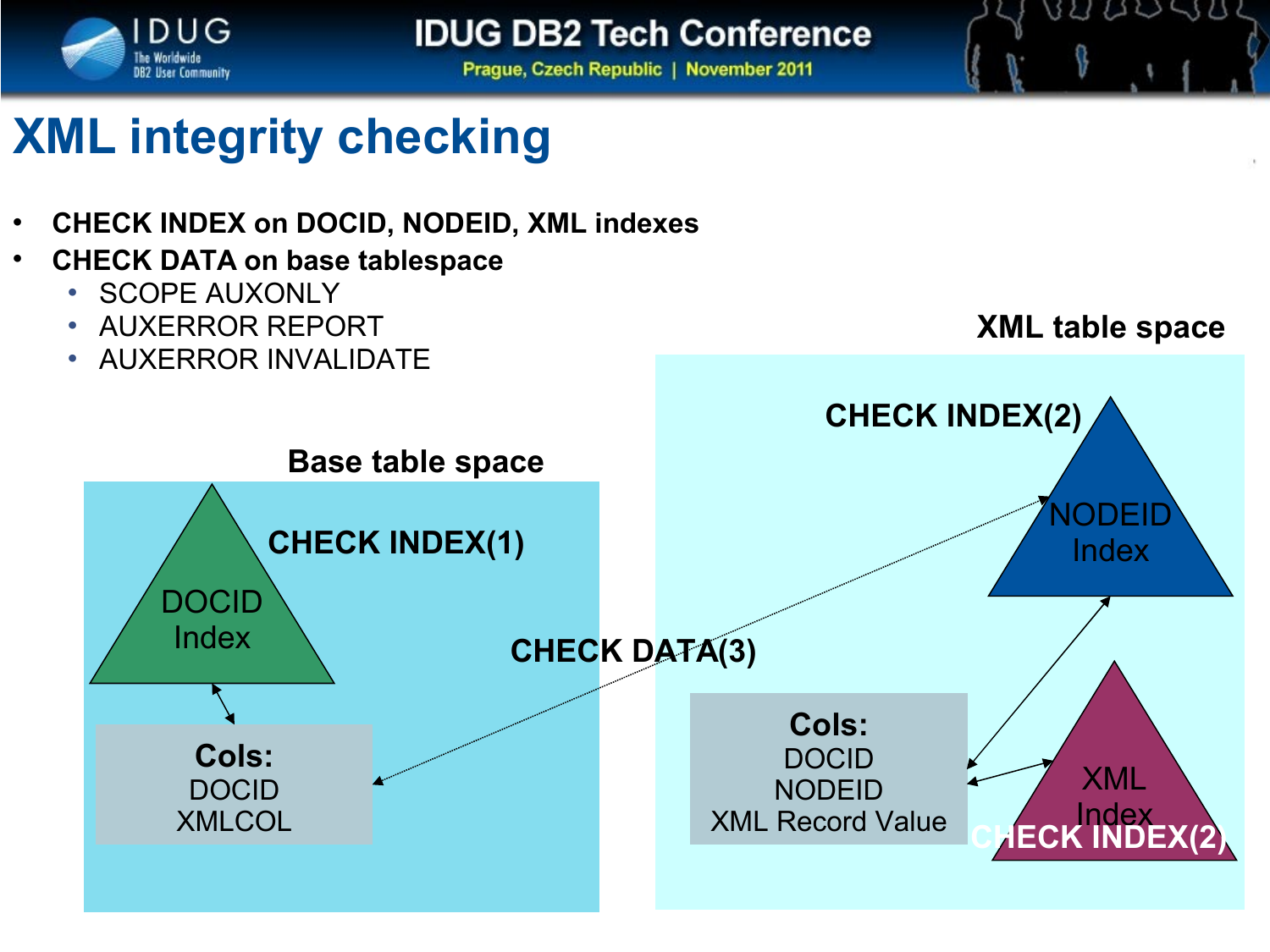

89 00 90

**Prague, Czech Republic | November 2011** 

### **DSN1COPY**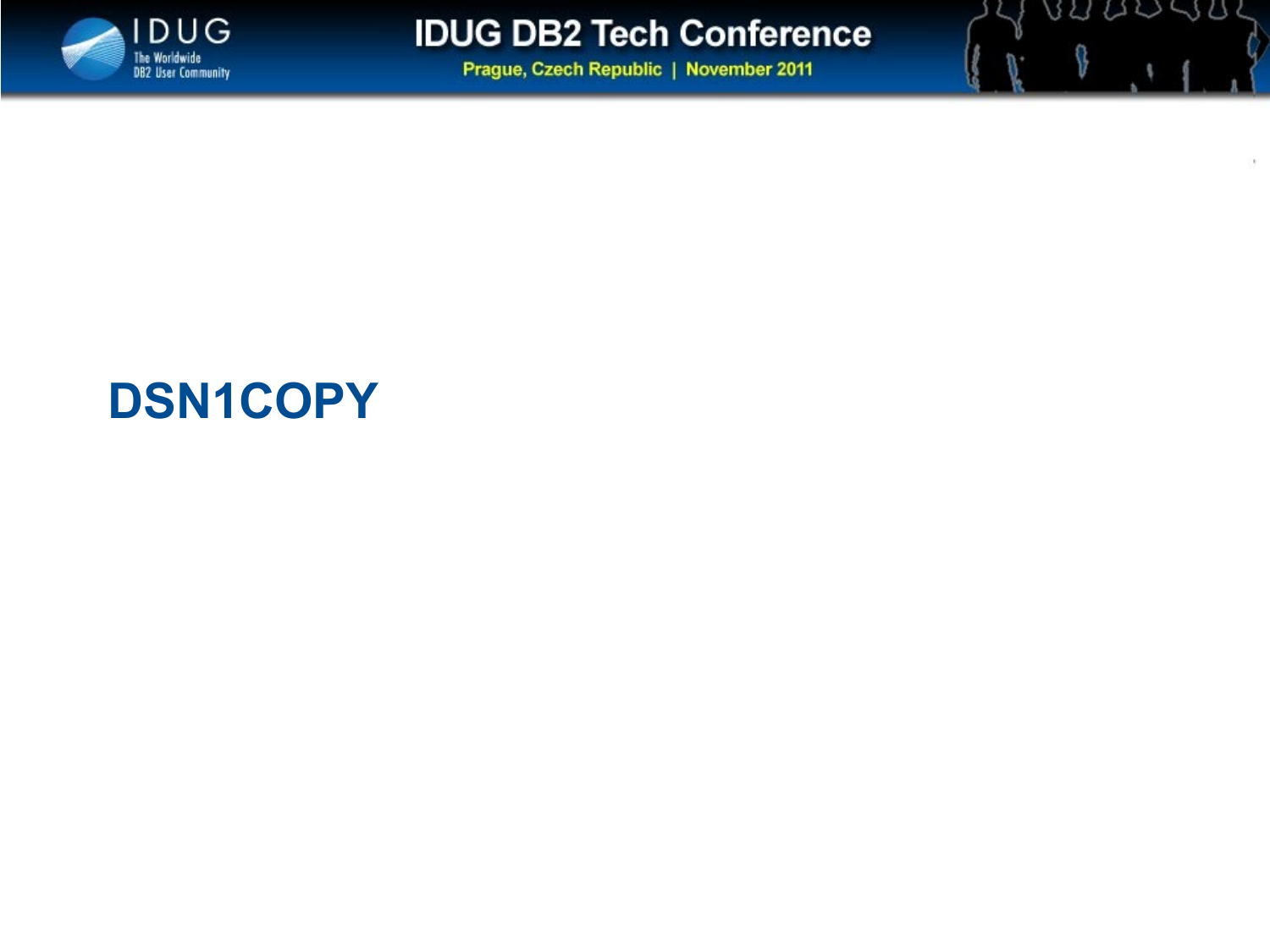

BU UU SB

**Prague, Czech Republic | November 2011** 

## **DSN1COPY**

- **DSN1COPY is an essential part of the utilities portfolio**
- **DSN1COPY runs standalone and cannot ensure that data matches definition at target**
- **All target datasets must be pre-allocated for multi-piece table spaces**
- **Areas to watch out for:**
	- BRF-RRF mismatch
		- Tolerated by SQL, but not REORG
		- Convert page sets to ensure copy is RRF-RRF or BRF-BRF
		- If that isn't possible, e.g. if image copy is BRF, then UNLOAD from BRF image copy and LOAD into RRF page set
	- Data definition changes, e.g. columns added
		- REORG at source before DSN1COPY, particularly if no updates since first ALTER
		- Problem if first alter of table creates new version but no data inserted so no system page information and then DSN1COPY to target
		- Use REPAIR VERSIONS at target site
		- PM27940 enhances REPAIR VERSIONS to extract system page information from any partition and preserve it for use by data in other parts
	- Different table space types or different segsizes
		- Not policed, abends will occur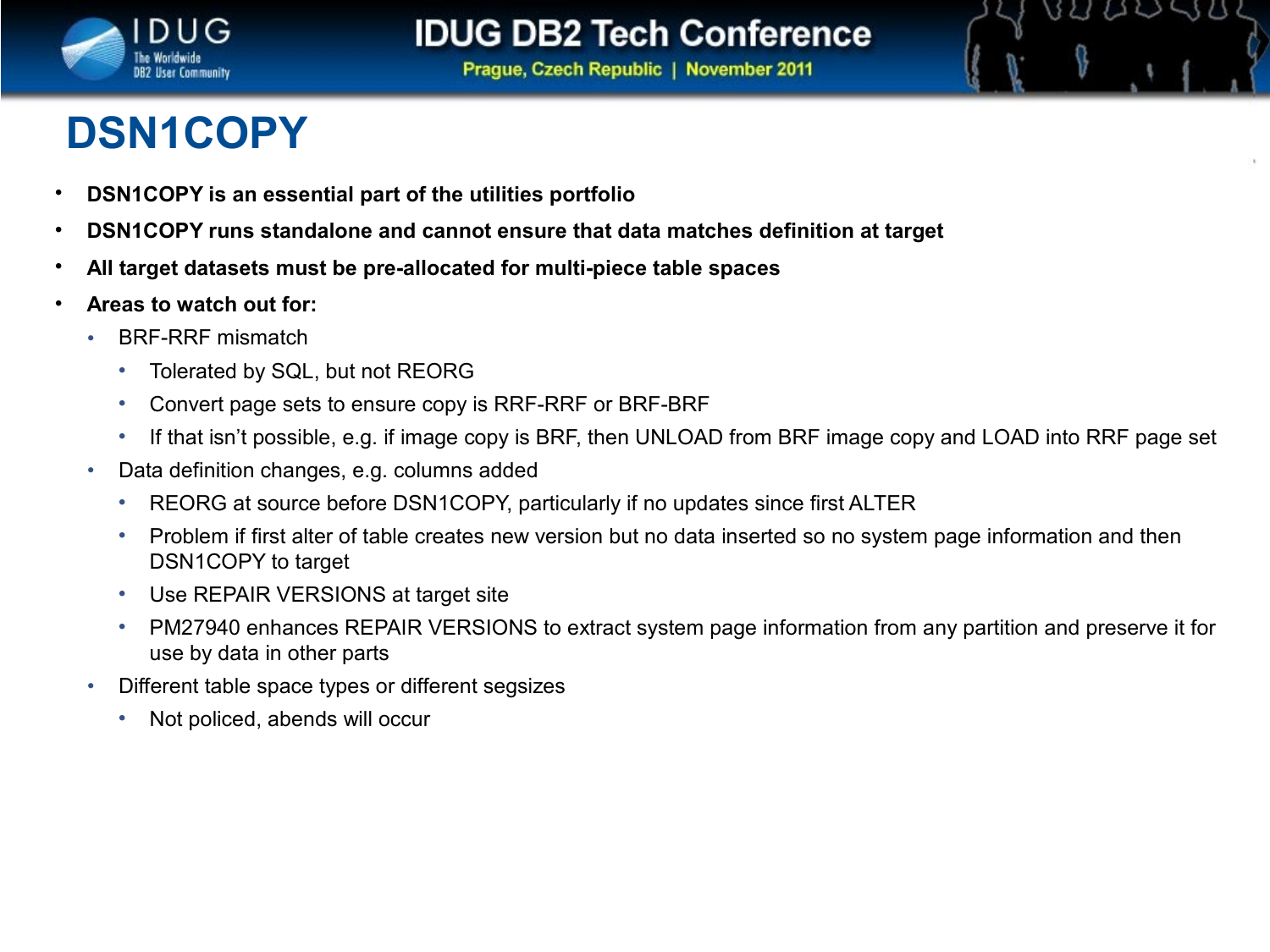

821 AV SB

**Prague, Czech Republic | November 2011** 

### **DSN1COPY**

- **Areas to watch out for contd.:**
	- XML
		- Data-dependent information kept in catalog table XMLSTRINGS
			- Cannot DSN1COPY XML table space from one subsystem/group to another
			- DSN1COPY within a subsystem/group is fine
			- Solution is UNI OAD/LOAD
		- DOCID is a sequence generated by DB2 DSN1COPY to a new target where the DOCID is lower will result in -803 on insert because DB2 generates a value of n but n already exists in the table. ALTER of the sequence isn't allowed for DB2-generated sequences.
			- SELECT NEXT VALUE FOR <seq-for-docid> can be used to increment the number up to the max DOCID in the table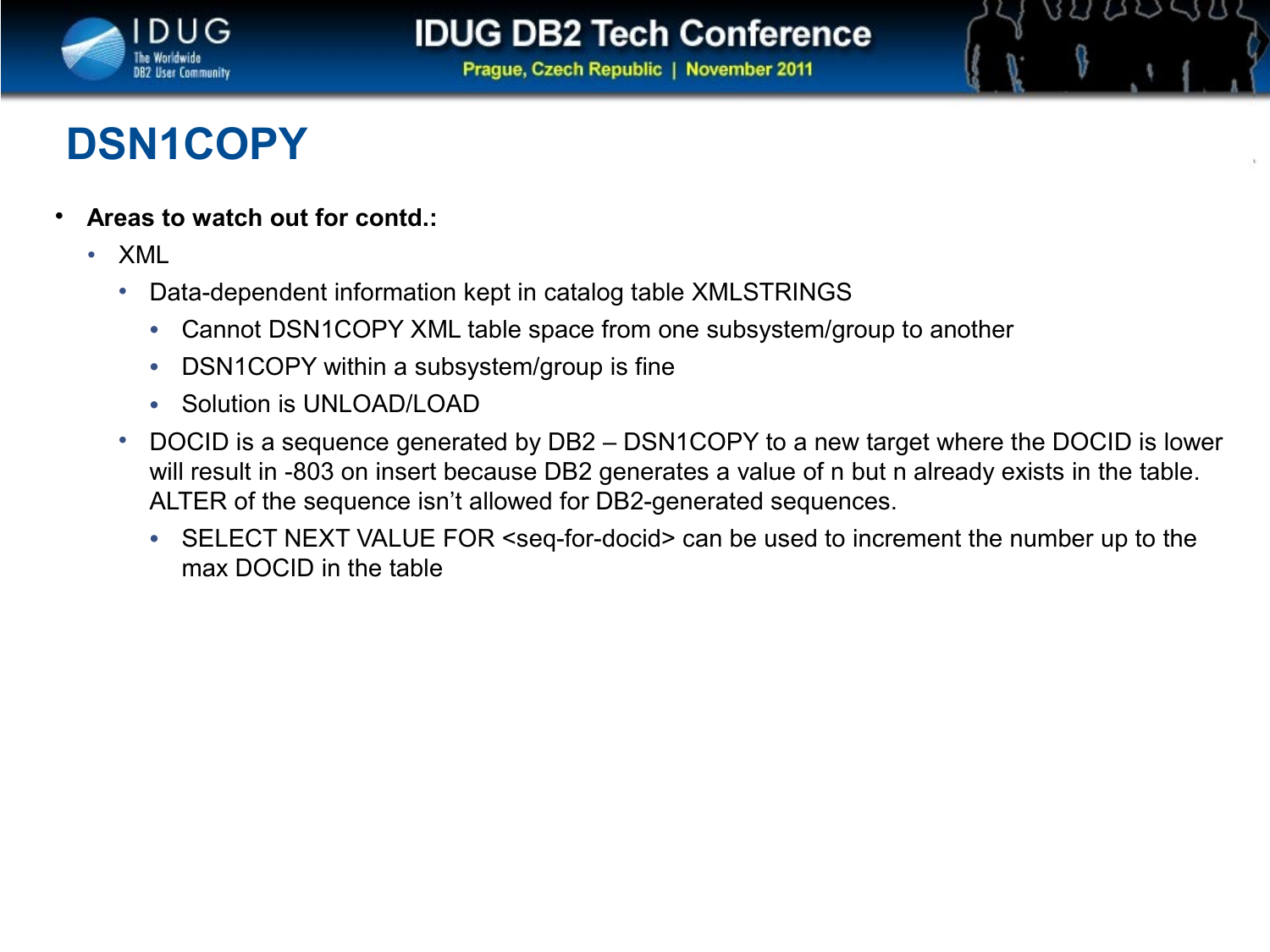

BU UU SB

**Prague, Czech Republic | November 2011** 

## **Summary**

- **Stay reasonably current on versions and maintenance**
- **Understand what this gives you in terms of utility capability**
- **Revisit your existing utility jobs to benefit from new options**